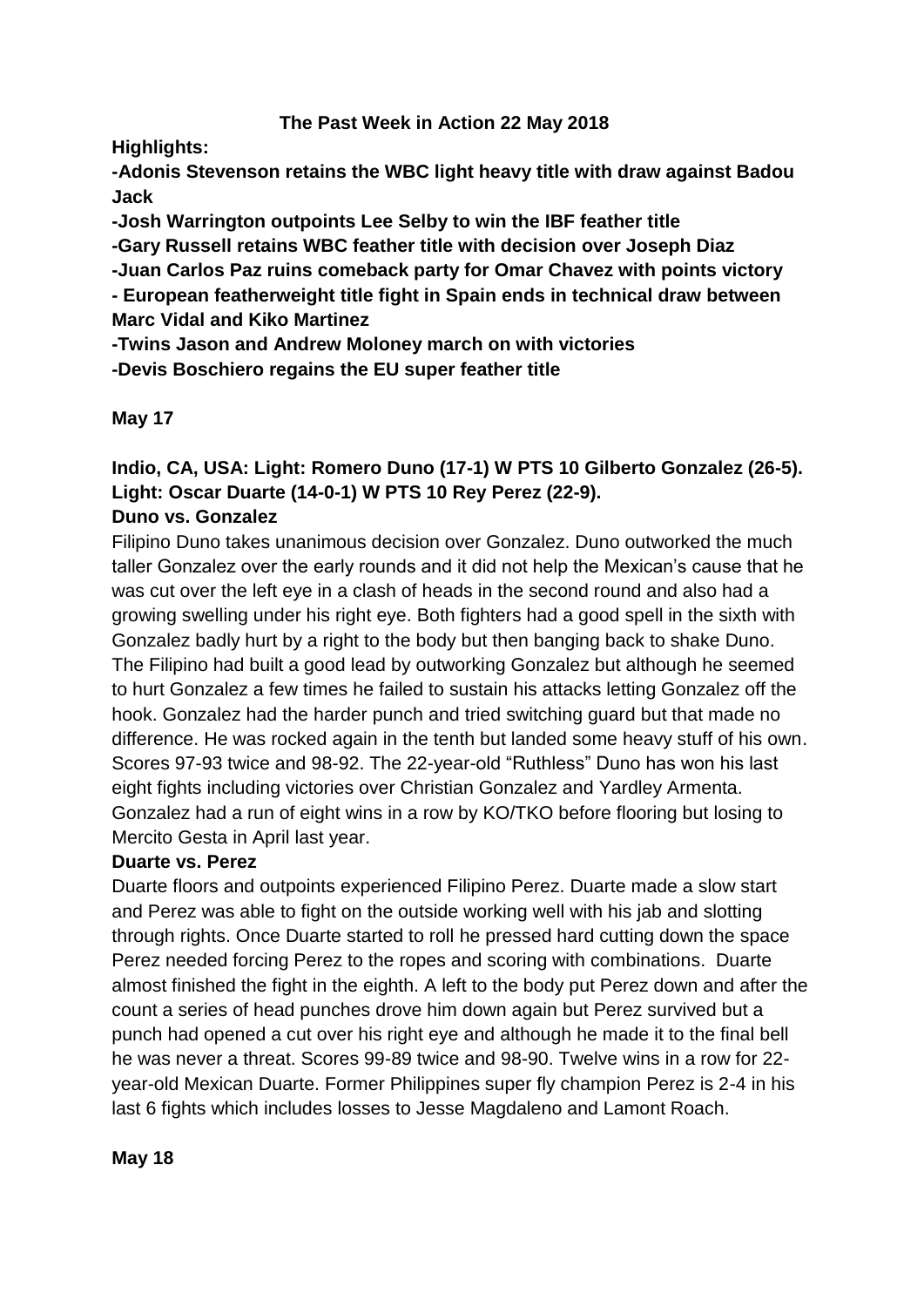## **Villaguay, Argentina: Middle: Marcelo Coceres (23-0-1) W TKO 2 Mirko**

**Manquecoy (8-671).** Coceres wins the vacant WBC Latino title with stoppage of Chilean Manquecoy. The visitor did manage to land one good right in the first but then a right from Coceres stunned him in the first and a wicked left hook to the body in the second saw Manquecoy rolling in agony and unable to continue. "El Terible" Coceres, 27, the Argentinian No 2 has won his last 21 fights and has 13 wins by KO/TKO. He had about 70 amateur fights and as a pro has useful wins over Sebastian Lujan and Mateo Veron. Former Chilean champion Manquecoy falls to six losses by KO/TKO.

### **Quilmes. Argentina: Super Fly: Fernando Martinez (4-0) W KO 2 Fabian Claro**

**(4-10-5).** Former top amateur Martinez wins the vacant national title in his fourth fight. After taking the first round Martinez bombarded Claro with thudding rights to the head driving Claro back until he slumped in a corner and was counted out. The 26-year-old Martinez competed at the 2009, 2011 and 2015 World Championships and the 2016 Olympics. Claro is now 0-5-4 in his last 9

## **Potsdam, Germany: Middle: Patrick Wojcicki (11-0-1) W PTS 12 Ronny Mittag (30-3-2). Super Middle: Denis Radovan (9-0) W TKO 1 Ferenc Albert (26-14). Wojcicki vs. Mittag**

Prospect Wojcicki picks up his first pro titles as he outpoints Mittag. Superior skills gave Wojcicki the edge. Mittag forced the fight early but the speed and movement of Wojcicki blunted Mittag's attacks and Wojcicki piled up the points with sharp jabs and accurate counters. Mittag did better over the middle rounds cutting off the ring and scoring well with left hooks to the body. Wojcicki was back in control over the closing rounds and finished strongly to put the fight well out of the reach of Mittag. Scores 118-111, 117-111 and 116-112 for Wojcicki. The 26-year-old from Wolfsburg wins the vacant BDB German title and takes Mittag's IBF Inter-Continental crown. He was German amateur champion in 2009, 2010 and 2011 and competed at the 2012 Olympics. Mittag, 29, has spent most of his time building impressive looking statistics against mainly moderate opposition.

### **Radovan vs. Albert**

Radovan, another former star amateur destroys poor Albert inside a round. Too easy for Radovan. He hurt Albert early with a right to the body. Albert tried to go forward but walked onto a vicious left hook that dropped him to his hands and knees. He was up at seven but when the action resumed Radovan landed a heavy combination and then a left to the head that floored Albert and the fight was over. Four wins by KO/TKO for Radovan a five-time German champion as an amateur. Hungarian Albert also lost in the first round against Jamie Cox and Anthony Yarde.

## **Bangkok, Thailand: Fly: Jaysever Abcede (16-8) W KO 2 Yutthana Kaensa (19- 2). Fly: Sarawut (19-1) W KO 2 Michael Camelion (10-9-1). Abcede vs. Kaensa**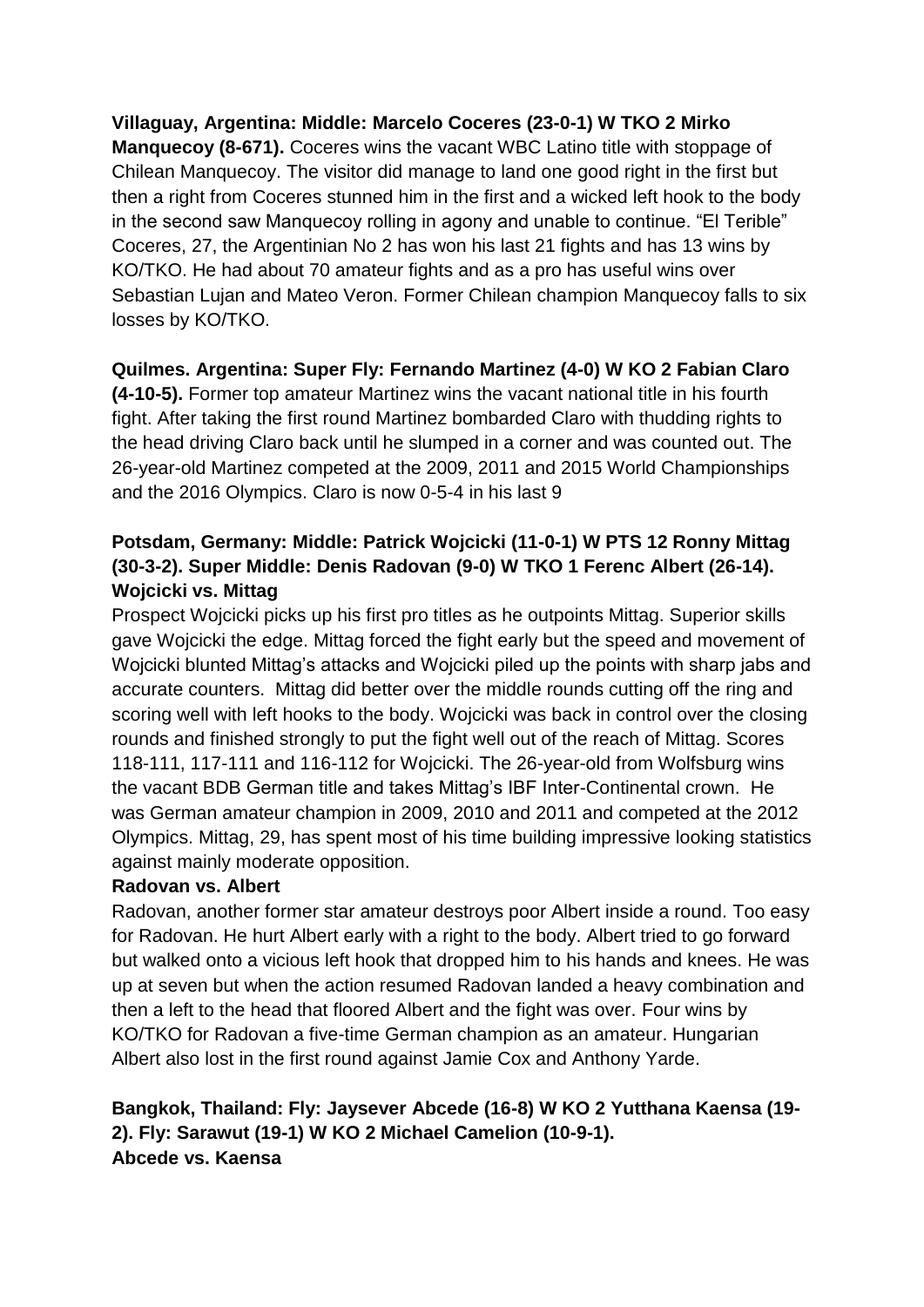Big upset as Filipino Abcede puts away home boxer and world rated Kaensa. The first round was fairly even but in the second southpaw Abcede landed a wicked left to the body and Kaensa dropped and was doubled up in pain on the canvas and was counted out. The 23-year-old Abcede has scored eleven wins by KO/TKO but was rated a modest No 8 light fly in the Philippines. He was 5-5 in his last 10 fights but in Thailand in 2015 he halted world rated Pigmy Kokietgym in eleven rounds. Kaensa, 20, he turned pro at 15, was defending the WBA Asia title. His only other loss was a stoppage by Kazuto Ioka for the secondary WBA title in 2016 and he was rated WBA 7.

## **Sarawut vs. Camelion**

Bit of rubbish matching sees WBA No 3 Sarawut land a right to the body in the second with Filipino Camelion stopped in his tracks and then go down and be counted out. After losing his first pro fight Sarawut has won 19 in a row. He entered the WBA ratings in 2016 at No 12 by beating a guy with a 13-14-2 record and since then has beaten three fighters with combined records of 0-4 and two opponents with combined records of 21-32-1. Good enough to elevate him to No 3 says the WBA!! Four losses by KO/TKO for Camelion

## **New York, NY, USA: Bantam: Elton Dharry (23-5-1) W PTS 10 Oscar Mojica (11- 5). Super Middle: Marquis Moore (7-0) W PTS 6 Troy Artis (5-8-1) Dharry vs. Mojica**

Dharry continues his unbeaten run with points victory over Mojica. The Brooklynbased Guyanan Dharry made the better start but the rounds were fiercely contested and close. He had his nose in front but Mojica had a big fifth with a left that made Dharry's legs quiver. Dharry recovered and by the end of the seventh it was Mojica who was in trouble. Dharry made the fight closer when he landed one too many low punches in the eighth and lost a point. The action continued to the final bell and it looked as though Dharry had just done enough and that was reflected in two scores for Dharry of 96-93 and 95-94 but a 98-91also for Dharry didn't reflect Mojica's efforts. The 32-year-old Dharry now has 20 in a row but his career does not seem to be going anywhere. Mojica, from Dallas, is now 3-5 in his last 8 fights.

### **Moore v. Artis**

Colorado Springs prospect Moore moves to seven wins with decision over Bronx boxer Artis. Moore was always in control in this one but Artis gave him some problems along the way with his longer reach. Moore used speed and clever movement to get inside and there was never any doubt about the final outcome but Artis fought hard to the end. Scores 59-55 for Moore from all three judges. Moore was an outstanding amateur winning the National Golden Gloves in 2013 and 2014 and also getting gold at the National Police Athletic League Championships and the US World Golden Gloves Tournament. Artis 38 had won his last two fights.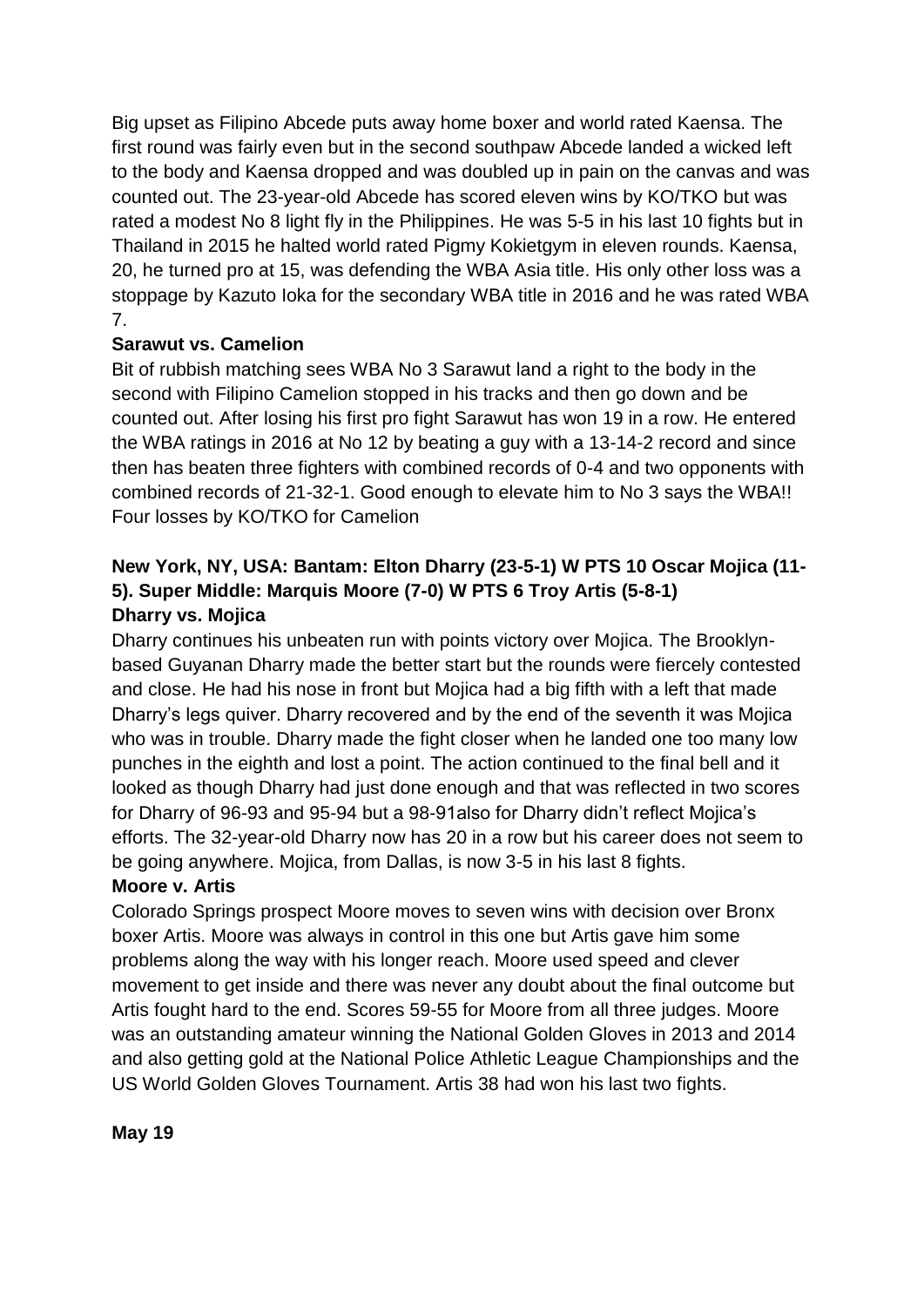## **Stevenson vs. Jack**

Stevenson retains the WBC title with majority draw against Jack in a close contest. **Round 1**

Very cautious opener. Stevenson was on the front foot probing with his jab and Jack was circling not looking to engage. They both opened out a little in the last 30 seconds and Stevenson just did a little bit more but neither did much.

Score 10-9 Stevenson

## **Round 2**

Not much action. Stevenson was adding straight lefts to his right jab and Jack was just looking to counter but not really throwing much at all. Stevenson landed a couple of lefts and did enough to win the round.

Score10-9 Stevenson 20-18

## **Round 3**

Both let their hands go a little more in this round but only a little. Stevenson was throwing his left hooks to the body and slipping home the occasional jab but Jack only threw two or three punches as was just not working enough saving his energy for the late rounds when the 40-year-old Stevenson would tire but he was giving rounds away.

Score 10-9 Stevenson 30-27

## **Round 4**

A closer round as Jack began to let his jab go with intent instead of just probing and scored with some rights including one to the body which was the best punch landed so far. Stevenson continued to be more active and scored with a sharp left at the bell but Jack's early work just gave him the round

Scores 10-9 Jack 39-37

## **Round 5**

A bit more action in this as both scored with hooks in close. There was too much holding with Stevenson again the one doing the better work and Jack letting rounds slip away with his low work rate as they mauled and brawled inside. Score 10-9 Stevenson 49-46

## **Round 6**

Stevenson started the round in confident fashion. He was walking forward stabbing out his jab and firing left hooks dropping his hands and taunting Jack with little coming back from Jack. Stevenson dominated the action until late when Jack landed a couple of shots and Stevenson looked to be tiring.

Score 10-9 Stevenson 59-55

**Round 7**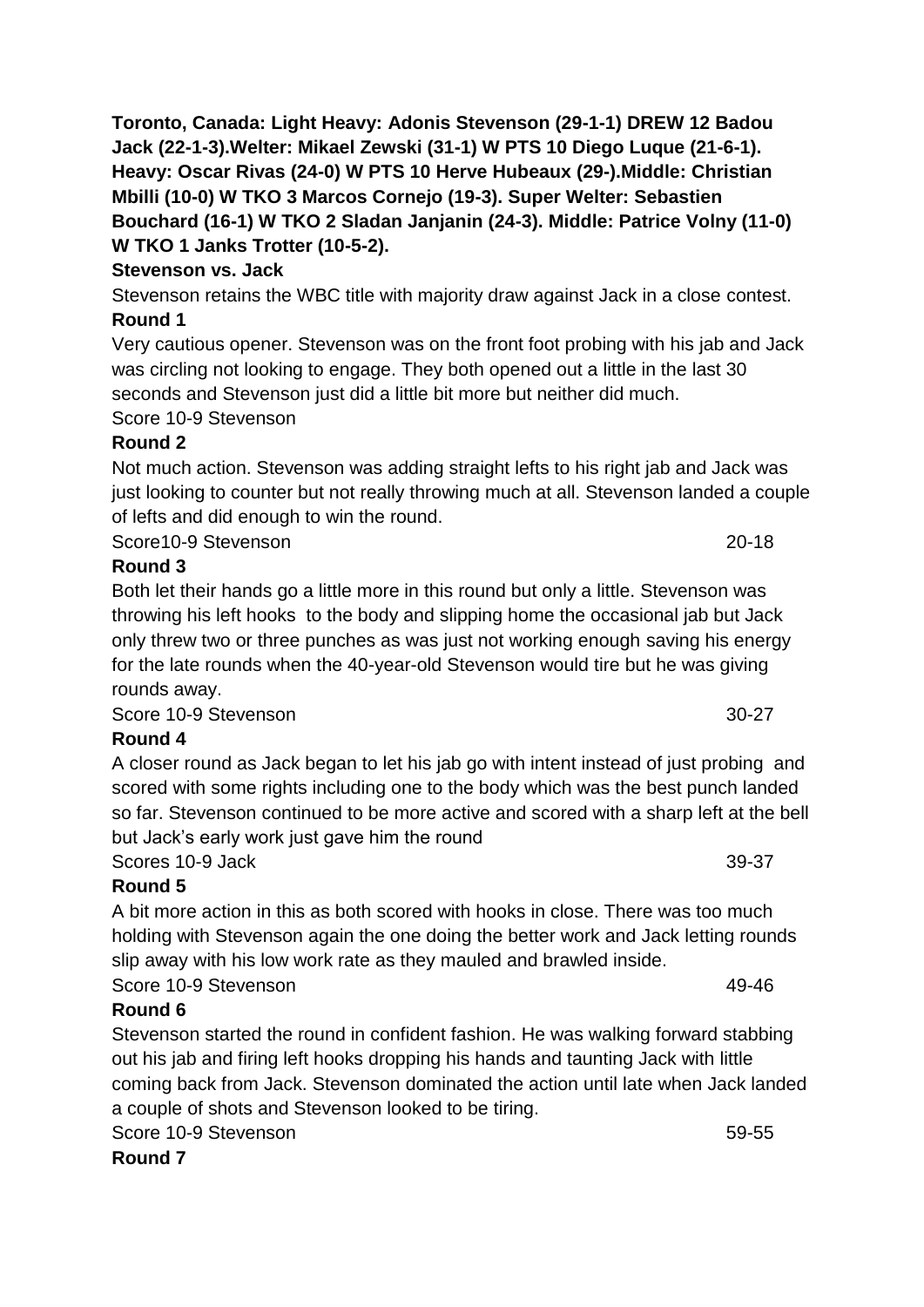## **Round 8**

Stevenson was coming forward in this one until a low punch from Jack saw the action stopped and Stevenson given some recovery time. From that point Jack strode forward getting home with rights to the head and left hooks to the body and finally he was throwing combinations instead of single shots. Score 10-9 Jack 77-75

## **Round 9**

Another round for Jack. He was just too quick for a clearly tired Stevenson. He was now letting his punches go. After landing two rights to the head Jack shook Stevenson with an uppercut and Stevenson looked to be in trouble at the bell. Score 10-9 Jack 86-85

## **Round 10**

Stevenson was in danger of losing his title here and needed to do something to turn the fight back into his favour. He took a big step back into contention by hurting Jack badly with a body punch and then having Jack backing off under a series of hard lefts.

Score 10-9 Stevenson 96-94

## **Round 11**

Stevenson went after Jack from the bell banging to the body with Jack still feeling the effects. Again Stevenson was driving Jack back with Jack not relishing the punishing lefts to the body. Stevenson punched himself out and Jack came back into the picture late in the round but it was Stevenson's round.

Score 10-9 Stevenson 106-103

## **Round 12**

Jack had more left in the tank in the last. He outworked a tiring Stevenson and had him floundering and holding to the bell.

## **Official Scores 114-114, 114-114, 115-113 for Jack**

This one could have been scored either way with Stevenson winning the early rounds and Jack getting the better of the second half of the fight. Stevenson's 40 years caught up with him in the late rounds but that body punch in the eleventh was a saver for him. Jack had his tactics right of saving his energy over the early rounds and the finishing strongly but for me he stepped up the pace a round too late. A return looks to be on the cards and Jack would probably be the favourite. Haitianborn "Superman" Stevenson was making the eighth defence of his WBC title but seems now to have let what would have been a career defining fight against either Sergey Kovalev or Andre Ward slip away. Swede Jack, 34, gets his second draw in two of his last three fights with a win over Nathan Cleverly for the secondary WBA title sandwich between his IBF title draw with James DeGale and this draw here. He could and should have won this one but his slow start cost him too many rounds. **Zewski vs. Luque**

### Score 10-9 Jack **Stevenson115-113**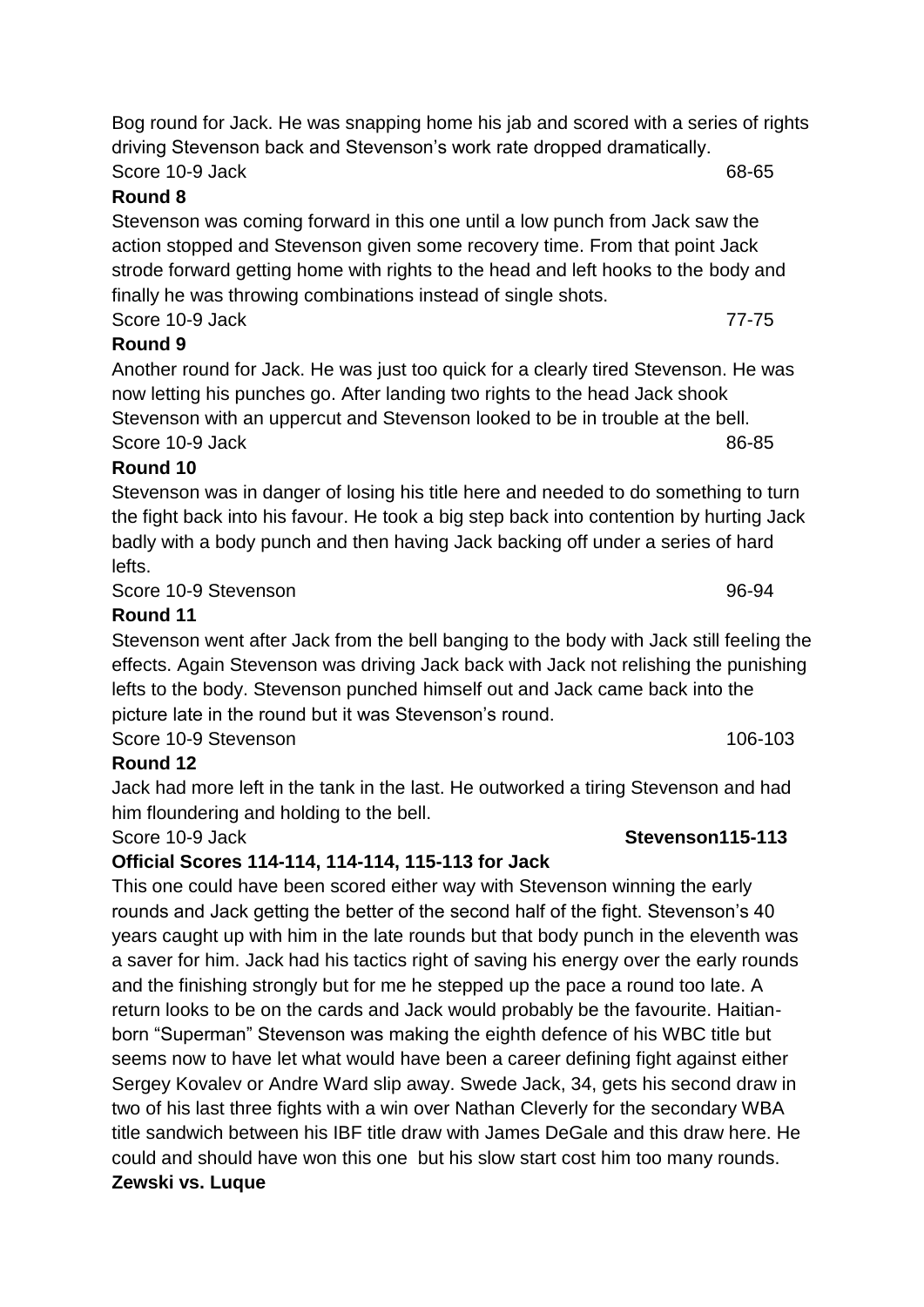Zewski continues his rebuilding with easy but frustrating win over Argentinian Luque. It looked as though Zewski might end it early when he put Luque down with a left to the body in the second round but Luque survived. From there Zewski won a dull fight. Zewski is basically a counter –puncher and it needed a more aggressive Luque to make the fight interesting. That did not happen with Luque only launching spasmodic attacks and defending in depth with Zewski having trouble finding gaps in Luque's guard. Scores 99-90 twice and 100-89 all for Zewski. The 29-year-old from Trois-Rivieres won his first 26 fights before losing a wide decision to Konstantin Ponomarev in 2015. After a win in October 2015 he did not fight again until March last year. This victory gives him possession of the prestigious WBC International title which will help him climb back up the ratings. In two of his last three fights Luque lost on points to Jack Catterall and Diego Ramirez.

#### **Rivas vs. Hubeaux**

Colombian "Kaboom" Rivas settles for decision win over useful Belgian Hubeaux. Rivas was using a strong jab to keep Hubeaux on the back foot over the first two rounds. He was landing heavy body thumps in the third but when he blocked a punch from Hubeaux he suffered an injury to his right bicep. From that point he had difficulty with his jab and mainly focused on taking Hubeaux to the ropes and punching to the body. The pace of the fight slowed over the late rounds with the attacking options for Rivas greatly reduced and Hubeaux not being quick enough or strong enough to really trouble Rivas. Scores 100-90 twice and 99-91 for WBC No 12 Rivas. He had won 11 of his last 12 fights by KO/TKO with the opposition not being too hot. The injury will side-line him for a while and when he returns hopefully it will be against a rated opponent. Going in 26-year-old Belgian Hubeaux had lost only one of his last nineteen fights the loss being to Agit Kabayel for the vacant European title in February last year. He is No 8 with the EBU and has never lost by KO/TKO. **Mbilli vs. Cornejo**

Mbilli continues to impress as he brutally brushes aside Argentinian Cornejo. Mbilli battered Cornejo with jabs, hooks and uppercuts and Cornejo was too busy trying to survive to fire back with any meaningful punches. No knockdowns but Cornejo's corner threw in the towel half way through the third round to save their man from too much pain. Mbilli has won all ten of his fights by KO/TKO taking less than 28 rounds in the process. He was born in Cameroons but moved to France with his parents when he was eleven. He was European Junior champion in 2013 and beat England's Anthony Fowler on his way to winning the gold medal at the European Olympics Qualifier but in Rio lost to Cuban Arlen Lopez, the World and Olympic champion. Cornejo had a 16 bout winning streak snapped in his last fight when he lost every round against 39-0-1 Pole Damian Jonak.

### **Bouchard vs. Janjanin**

Bouchard rolls over Bosnian Janjanin. Bouchard spent the first seeing what Janjanin had to offer and when he realised how little Janjanin brought he ended the fight in the second. Janjanin was down three times from body punches before the fight was stopped. Bouchard's only loss came in his only fight outside Quebec when in 2014 he was decisioned by Frank Galarza and he has run up eight wins since then.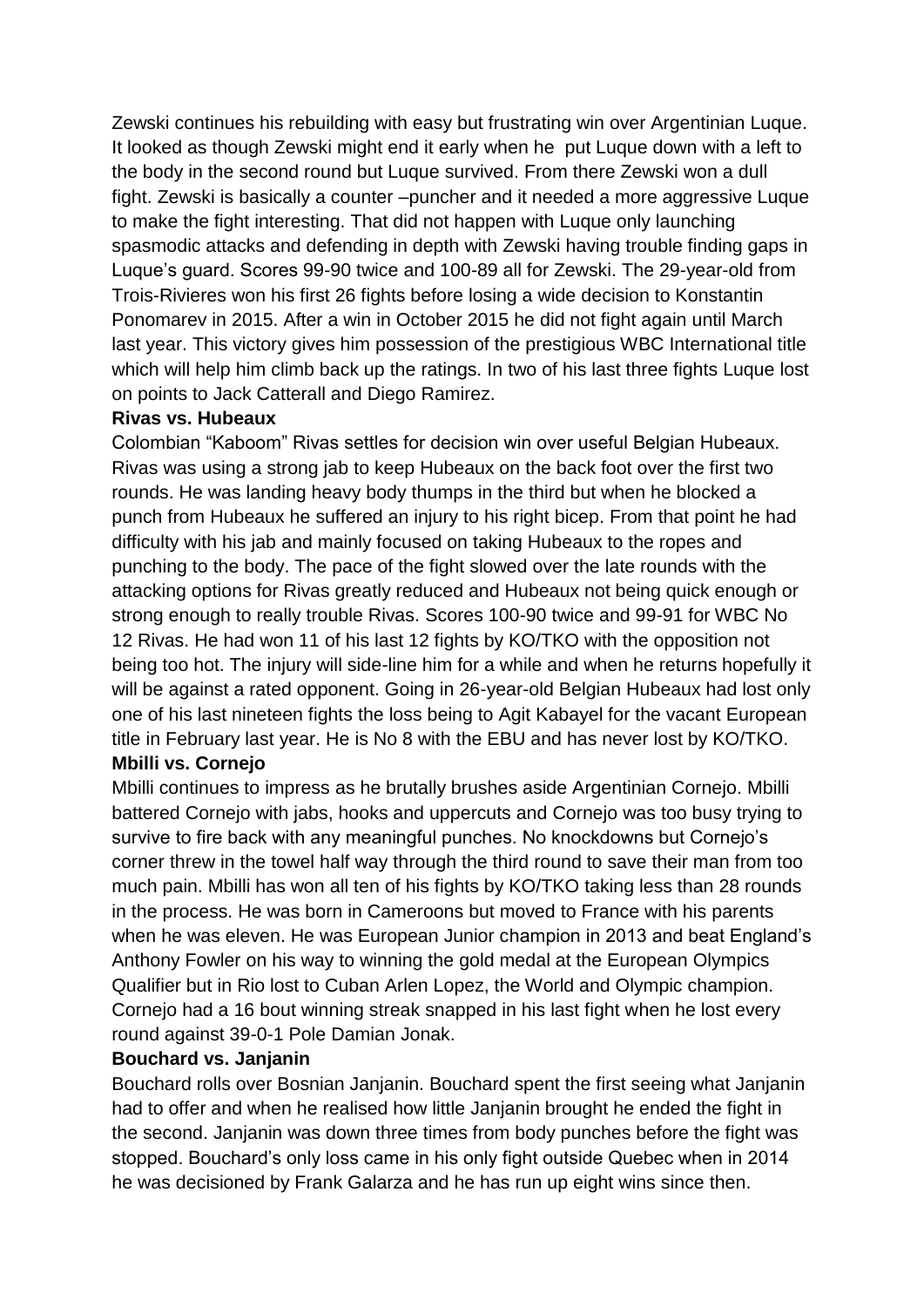Janjanin's record is heavy seeded with low level opposition and in his only other visit to Canada he was stopped in three rounds by Steven Butler

## **Volny vs. Trotter**

Volny retains the WBA-NABA Canadian title with one round win over more experienced Trotter. A thumping left hook to the chin at the end of the first round finished this one. Volny was making the first defence of the title and gets his eighth win by KO/TKO. Former Canadian champion Trotter had only one fight last year but that was a creditable draw with the 21-1 Albert Onolunose in October.

**Leeds, England: Feather: Josh Warrington (27-0) W PTS 12 Lee Selby (26-2). Super Light: Jack Catterall (21-0) W TKO 1 Chris Sebire (26-10-1). Welter: Darren Tetley (16-0) W TKO 9 Mason Cartwright (13-1-1). Super Light: Ohara Davies (17-1) W PTS 6 Ahmed Ibrahim (6-2-1). Super Middle: Mark Heffron(19-0) W TKO 4 Adam Grabiec (5-21). Middle: Fred Evans (5-0) W PTS 6 Darryl Sharp (5-34). Bantam: Jack Bateson (6-0) W PTS 4 Jose Hernandez (4-23-1,1ND) Warrington vs. Selby**

Home town hero Warrington wins the IBF title with fighting victory over champion Selby ion a great title contest which was a credit to both champion and challenger.

### **Round 1**

There was furious action from the start as they both tried to establish early supremacy. Selby had height and reach and was taking the lead but Warrington was tigerish with his attacks and affective with his left hooks Score 10-9 Warrington

### **Round 2**

An action packed round but one in which a clash of heads opens a bad cut over the left eye of Selby. Selby again started on the front foot but Warrington quickly changed that with a fusillade of punches from both hands as the fight became more of an educated brawl than a classic boxing match. Warrington's round Score 10-9 Warrington 18-20

### **Round 3**

Selby boxed beautifully in this one. He was snapping jabs through the guard of Warrington banging home hooks and straight rights with Warrington just too slow to counter effectively but the blood flowed from Selby's cut for the whole three minutes. Score 10-9 Selby 28-29

### **Round 4**

Another round to Selby as he managed to score from distance and avoid the rushing attacks of Warrington. Selby was too quick he was getting the punches off and then skipping away. Warrington pressed but could not close the gap.

### Score 10-9 Selby 38-38

### **Round 5**

Selby took this one but it was a much closer round. Again Selby was working well with the jab and landing hooks to the body. Warrington was chasing hard and was getting inside more with Selby only just doing enough. Score 10-9 Selby 48-47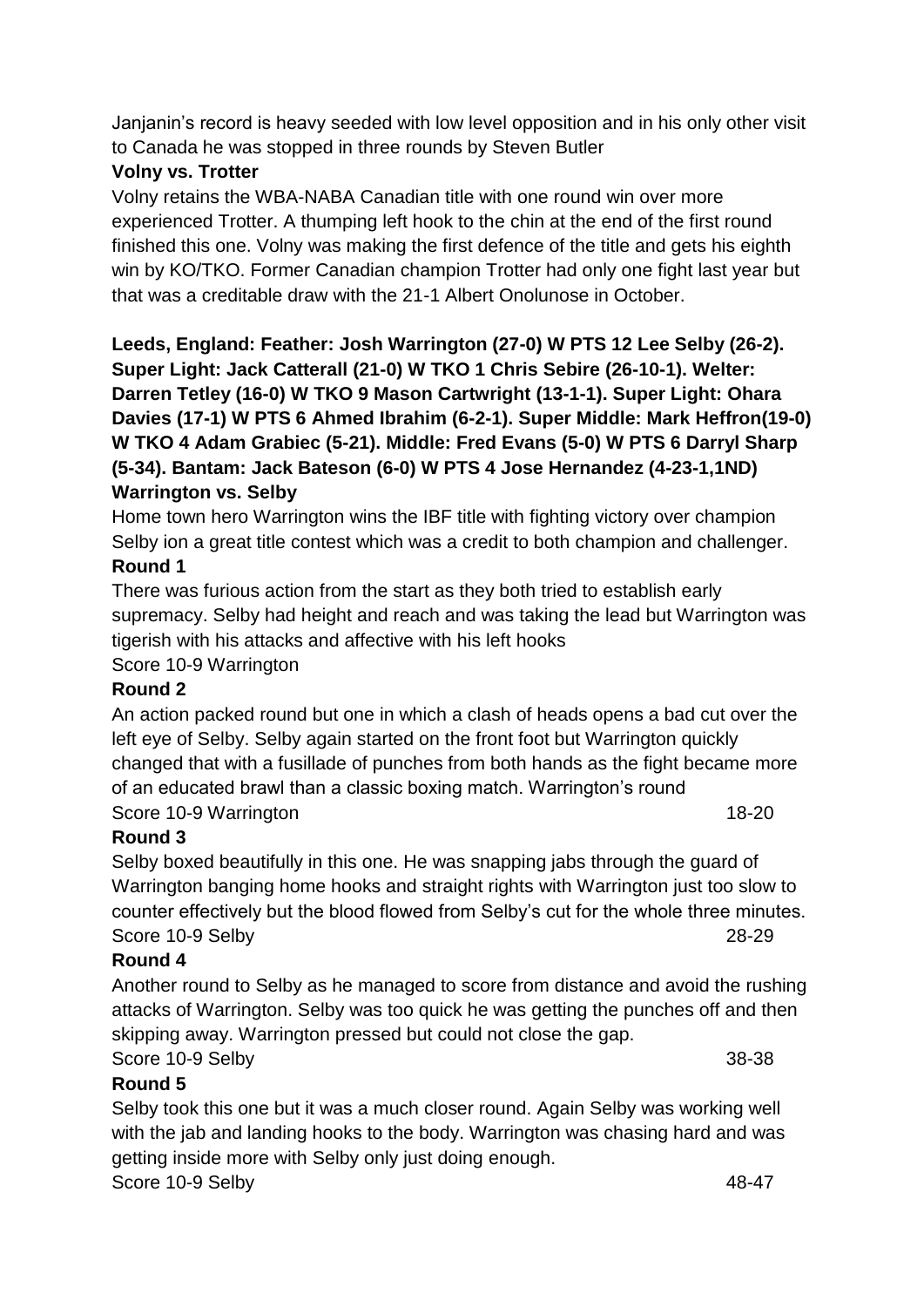Good round for Warrington. He was forcing Selby to stand and trade and scoring with hooks to the head from both hands. A clash of heads caused a cut to open over the right eye of Selby. The referee stopped the action and took Selby back to his own corner to get the ringside physician to look at his cuts particularly the old one. It was decided that Selby could continue but because the discussion was in Selby's corner his second was able to be in there arguing Selby be allowed to continue which the referee rightly waived away. A fired up Warrington continued to get through with short punches inside.

Score 10-9 Warrington 57-57

### **Round 7**

A close round with Selby doing well early and Warrington's pressure getting him inside where he could bang home his hooks and uppercuts. Selby scored with some great body punches and I thought he edged the round.

Score 10-9 Selby 67-66 **Round 8**

Selby just took this one. Warrington continued to surge forward looking to get close and he landed a heavy overhand right. Selby was more accurate and caught Warrington with some classic left hooks to take the round.

Score 10-9 Selby 77-75

## **Round 9**

Warrington needed to win this one and he did. Selby looked to be slowing and Warrington was firing salvos of punches inside and finished the round with a couple of clubbing rights to the head.

Score 10-9 Warrington 86-85

## **Round 10**

Warrington's round. He seemed the stronger of the two and although Selby was still boxing with real class he was finding it harder and harder to keep Warrington out and the punches Warrington was landing on the two eye injuries did not help.

Score 10-9 Warrington 95-95 **Round 11**

They gave everything in this one trading quality punches all the way. Selby did well early but Warrington finished round stronger to take it.

Score 10-9 Warrington 104-105

### **Rounds 12**

Warrington had that bit more left and that made the difference in this round. Selby was having to stand and trade to swing things his way and that suited Warrington who landed some good rights to win the round and the fight.

## Score 10-9 Warrington **113-115**

## **Official Scores: 116-112 and 115-113 for Warrington 115-113 for Selby**

Warrington wins the IBF title in what had been an epic battle. His tigerish attacking more than compensated for the exquisite skills of Selby and he was a worthy winner as he completes the collection by adding a world title to the European Commonwealth and WBC International titles he has already won. It was a fighting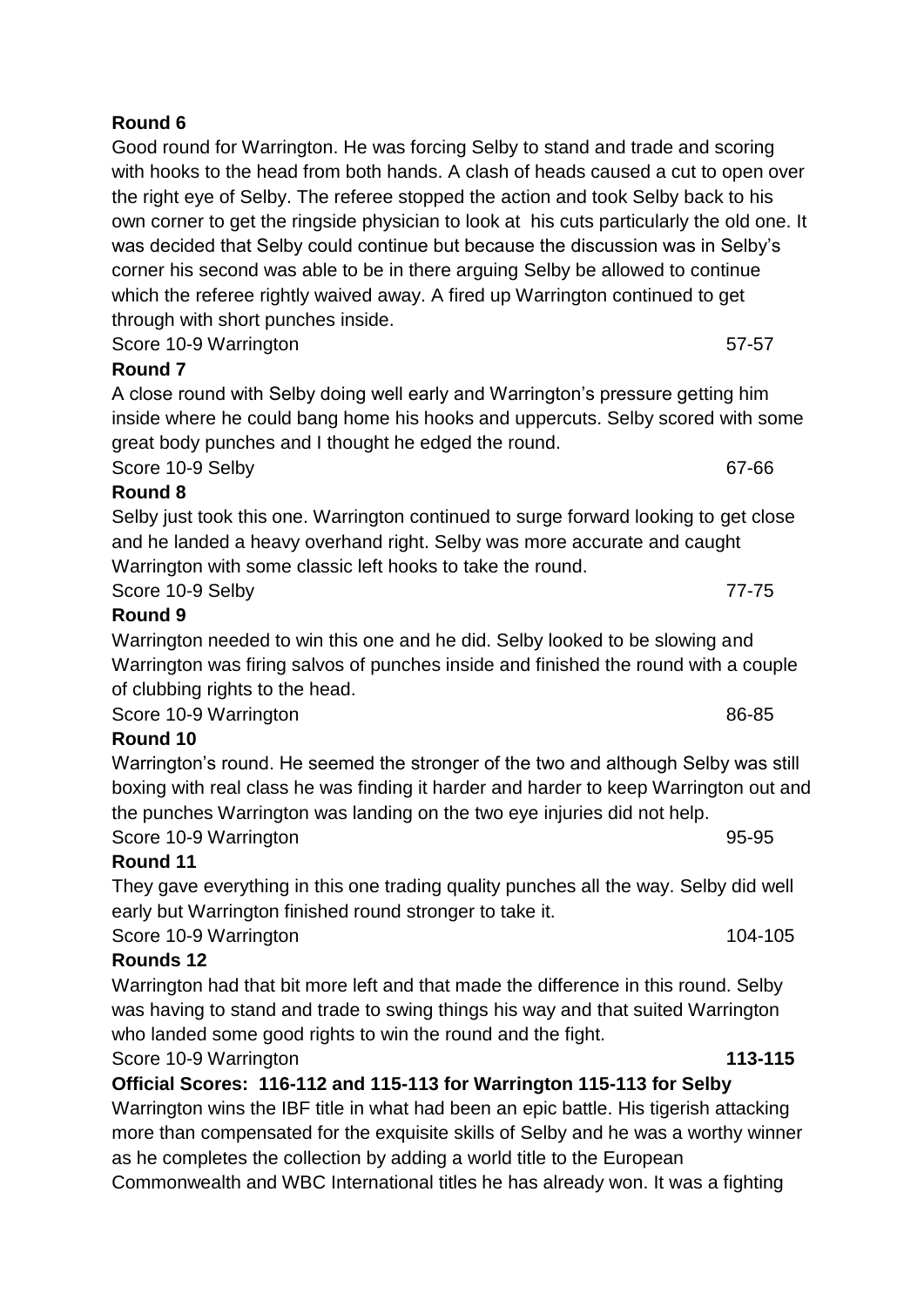performance from the Leeds man. Selby was brave in defeat. It did not help his cause that he was cut so early in the fight and he battled to the last bell like a champion and it is now likely he will move up to super feather and seek a title there.

### **Catterall vs. Sebire**

Catterall gets unsatisfactory win. Catterall made a confidents start slotting home right jabs and scoring with straight lefts. Catterall landed a straight left and Sebire went down on his rump. When he got up he tried to indicate he had a problem with his right arm. The fight continued with Catterall driving Sebire back and landing more lefts. As the referee broke a clinch Sebire turned away clutching his right arm and after examining him the referee stopped the fight as Sebire had suffered a dislocated shoulder. Catterall was was defending his WBO Inter-Continental title. He is No 4 with the WBO. Sebire was a late choice as opponent and is now 2-6 in fights in the UK.

## **Tetley vs. Cartwright**

This was an excellent contest between two well matched boxers. Tetley the taller southpaw trying to mainly work at distance the quick aggressive Cartwright hunting him down and darting in with flurries of hooks. Both had good spells with Tetley landing left crosses and Cartwright right hooks and the rounds were hard-fought and close. Cartwright's aggression had taken him into a lead as he seemed to edge the first four rounds. Tetley closed the points gap on the fifth and sixth as he moved well and timed his counters. There were some fiery exchanges in the seventh with Tetley getting through with rights to the body but Cartwright doing enough attacking to take the round. In the eighth Cartwright slipped after missing a punch and as his gloves touched the canvas he was given a count. Tetley took over then driving Cartwright back and scoring with hard hooks to the body with Cartwright on the retreat for the first time in the fight and glad to hear the bell. That 10-8 round had made the scores very close but Cartwright had taken a lot of punishment in the eighth. Tetley began to get through with left crosses in the ninth and the referee stopped the fight to have the ringside physician examine a gash on the lip of Cartwright. It was an ugly would much to serious for the fight to continue so the fight was stopped and Tetley declared the winner. With the win came the vacant WBO European title so an important victory for 24-year-old Tetley as it could lead to a world rating. Cartwright played his part in making this such an outstanding domestic scrap and it would be good to think they could clash again further down the line.

## **Davies vs. Ibrahim**

First fight for Davies under new promotional banner and it is not a test but six rounds of work with Davies winning every round. Referee's score 60-54. The 26-year-old from Hackney getting sharp for important fight with unbeaten Josh Leather next month. Ibrahim came in as a late substitute.

## **Heffron vs. Grabiec**

Heffron keeps on winning and gets another inside the distance victory. The 26-yearold "Kid Dynamite" makes it 15 wins by KO/TKO as he stops Grabiec in four rounds. Heffron is rated No 17 by the EBU and should be ready to move up to ten rounds. Poor Grabiec gets his eighth loss in a row, seven of them in the UK.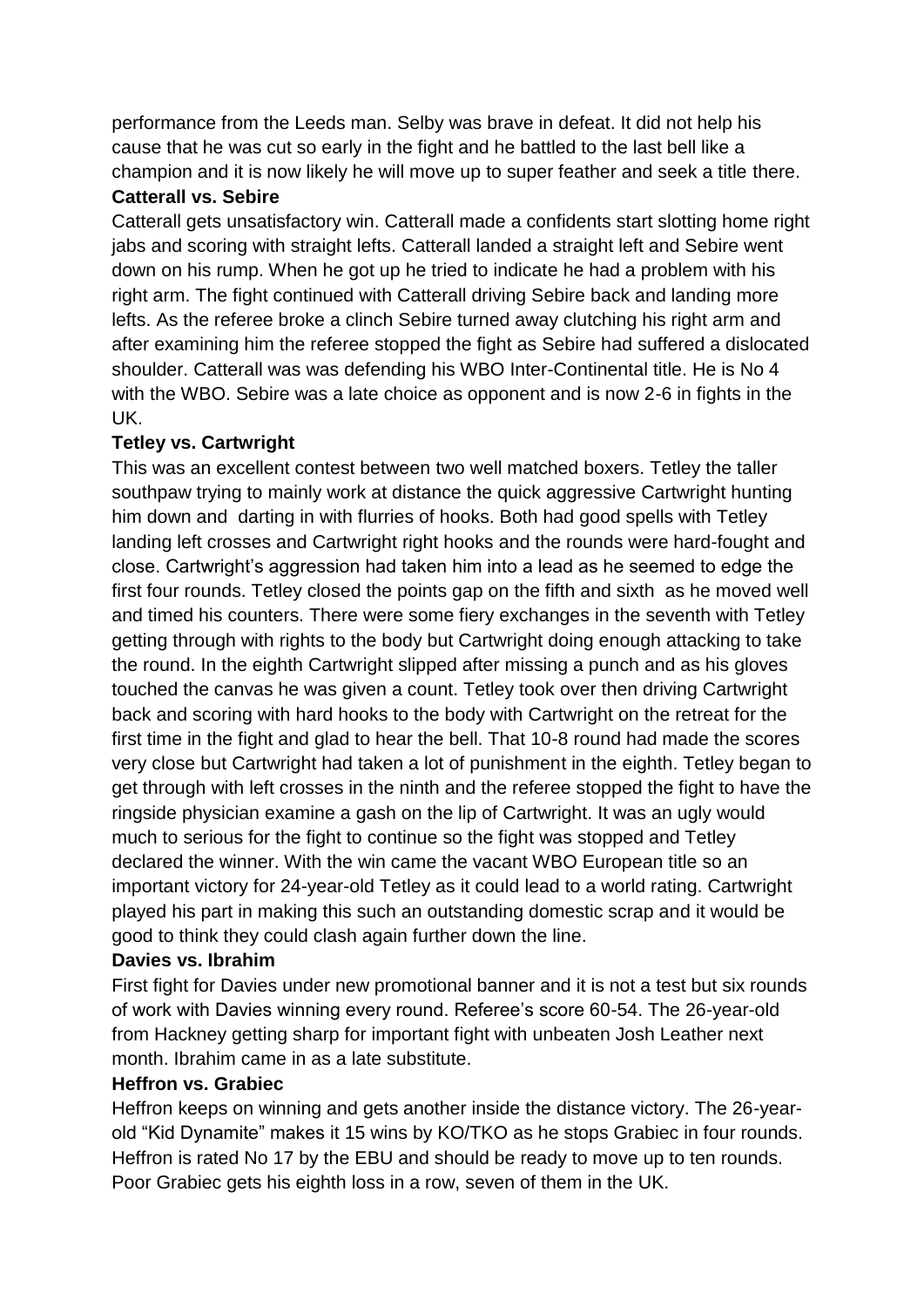#### **Evans vs. Ambomo**

Welsh prospect Evans gets another win under his belt as he eases his way into the pro ranks. He was much too good for experienced survivor Sharp who did his job of getting Evans some useful experience. Referee's score 60-54 for Evans. The 27 yaer-old from Cardiff won gold medals at the Commonwealth Championships and the European Championships and was a silver medallist at the 2012 Olympics. He scored wins over Callum Smith, Taras Shelestyuk and Egidijus Kavaliauskas before turning pro. Sharp has lost only once by KO/TKO and did his allotted job here.

#### **Bateson vs. Hernandez**

Local fighter Bateson faces his third Nicaraguan in a row and gets his third points win in a row. Referee's score 40-36 for Bateson. The 23-year-old from Leeds is another graduate from successful British amateur ranks. He won gold medals at British Junior, British Youth, Commonwealth Youth, English Senior and Great British Championships and a bronze medal at the European Championships so good pedigree. Hernandez is an accomplished loser which makes him popular and he has lost his last 12 fights 6 of them in the UK.

### **Oxon Hill, MD, USA: Feather: Gary Russell (29-1) W PTS 12 Joseph Diaz (26-1). Middle: Immanuwel Aleem (18-1-1) W RTD 6 Juan De Angel (20-9-1). Feather: Coby Breedy (11-0) W PTS 6 Chris Martin (31-10-3). Super Light: Gary Antuanne Russell (6-0) W KO 1 Wilmer Rodriguez (9-3,1ND). Russell vs. Diaz**

Russell retains the WBC title with unanimous decision over Diaz in a fight of contrasting styles with the speed, accuracy and punch output of Russell set against the slower but harder punching Diaz.

### **Round 1**

The opening round of this clash of southpaws was all Russell. From the outset he was threading sharp right jabs through the guard of Diaz and scoring with thumping hooks to the body. Diaz landed a couple of rights late but had been outboxed. Score 10-9 Russell

### **Round 2**

Russell opened up with some blazing combinations and briefly it looked as though he might overwhelm Diaz. The challenger waited for the storm to blow over and then he went to work. Diaz was banging home right hooks to the body and scoring with hooks and uppercuts inside and clearly won the round.

Score 10-9 Diaz **but the second contract of the second contract of the second contract of the second contract of the second contract of the second contract of the second contract of the second contract of the second contra** 

### **Round 3**

This one was taken by Russell, he showed amazing hand speed and accuracy as he threaded home jabs and right hooks to the body. Russell was going for quality and quantity. Diaz was loading up on ever punch particularly his rights to the body so it was rapier versus cudgel

```
Score 10-9 Russell 29-28
```
**Round 4**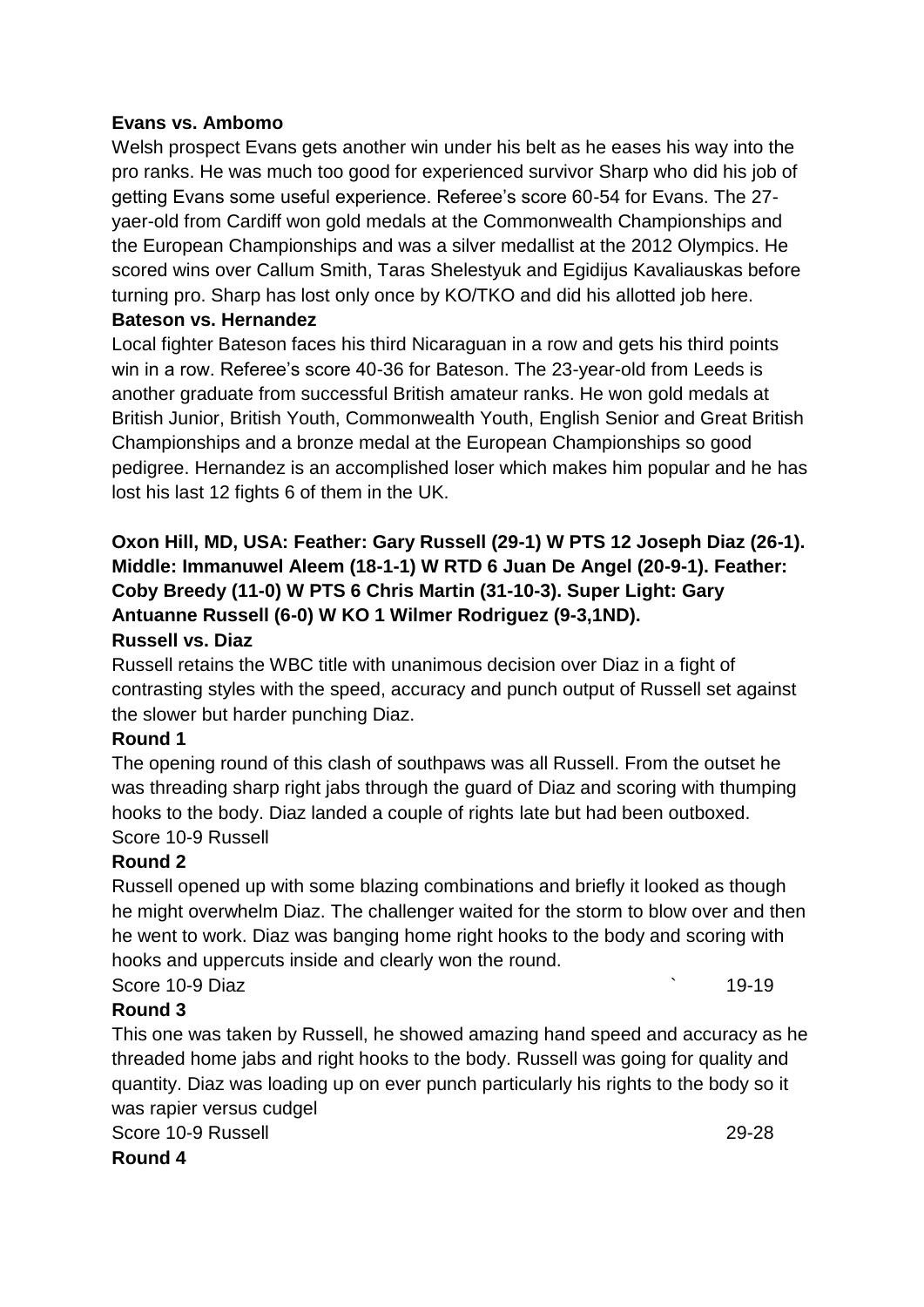Score 10-9 Diaz 38-38

## **Round 5**

Close rounds as Diaz pressed hard for the whole three minutes never giving Russell a moments rest. Russell was still throwing quick clusters of punches but he was unable to keep Diaz out and was having to absorb heavy body punches Score 10-9 Diaz 47-48

## **Round 6**

Russell upped his pace in this one. His punches were flowing and Diaz although still walking through them was landing less. Russell kept moving looking to get in land some punches and get out with Diaz not quick enough to counter Score 10-9 Russell 57-57

## **Round 7**

More of the same from Russell in this one. He is constantly threading jabs through Diaz's high guard and then following with hooks from both hands. Diaz just unable to pin Russell down long enough to have an impact.

Score 10-9 Russell

## **Round 8** 67-66

Russell seems to be getting faster and Diaz slower. It is a fast-paced entertaining fight but when Russell cuts loose and moves slickly Diaz just can't get close enough to do much damage and those body punches are not landing as often. Score 10-9 Russell **77-75** 

## **Round 9**

Russell's skills have turned the fight his way over these middle rounds. He is still throwing and landing a wide array of punches to head and body. They are not shaking Diaz but again he is landing very little just a few thumping body hooks now and then as Russell looks to be in cruise control.

Score 10-9 Russell 87-84

## **Round 10**

Diaz is much more active in this one making it a close round. He is doing a better job of cutting the ring down and finding the body with left hooks. Russell is also scoring with hooks but he is not working as hard as he has in the last four rounds and this one goes to Diaz

Score 10-9 Diaz 96-94

## **Round 11**

Best round of the fight as they stand and trade. Suits Diaz but Russell is still throwing more and quicker in the round of nonstop action. Very close round could be scored for either fighter but for me Russell just has the edge.

Score 10-9 Russell 106-103

**Round 12**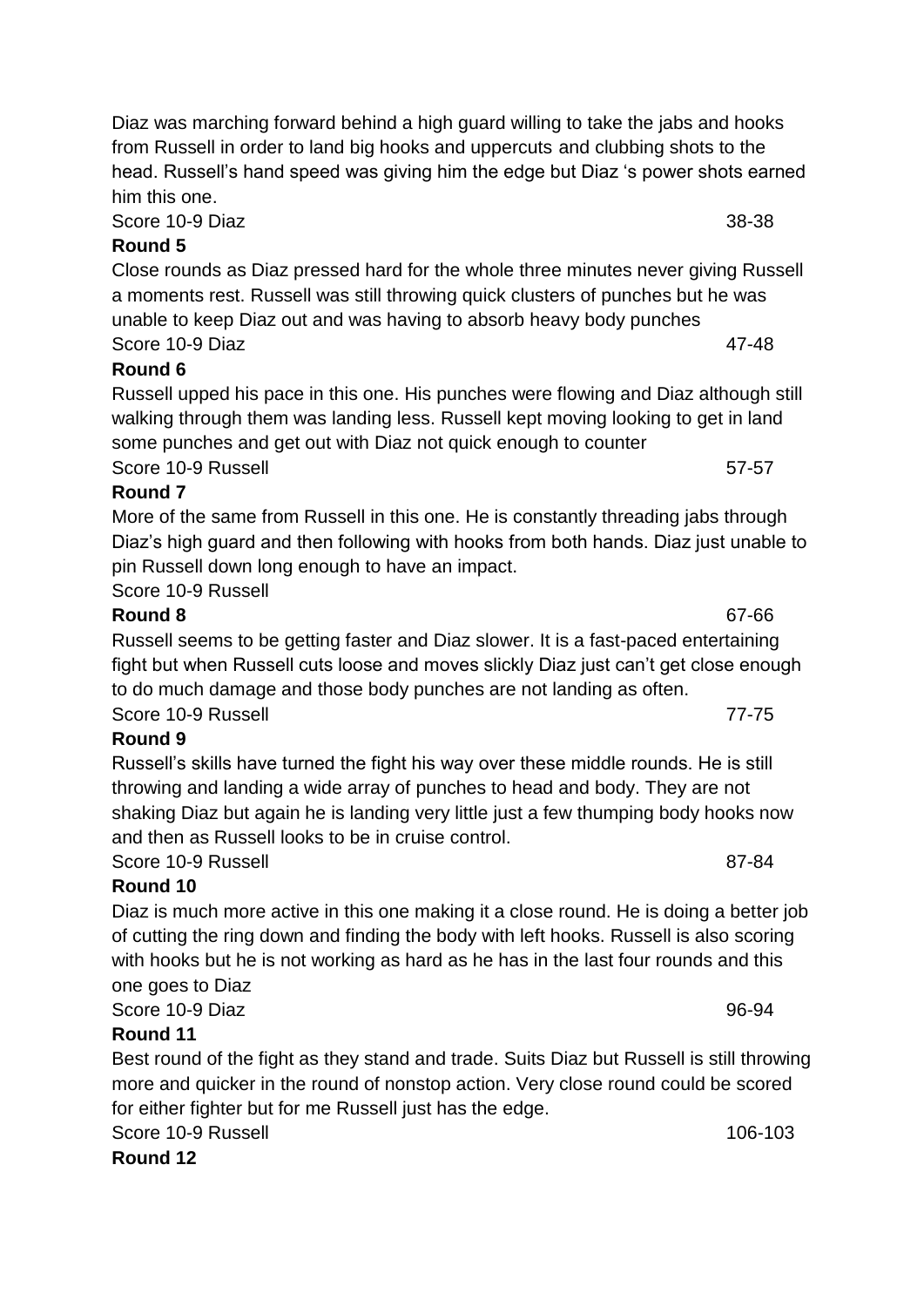Great last round. Initially Russell jabbing and staying out of trouble until a body punch makes Russell sag. Diaz takes over trying to repeat the success of that body shot with Russell hurt and pinned to the ropes Diaz pounds away looking for a stoppage but Russell stays in the fight to the bell.

Score 10-9 Diaz **115-113**

#### **Official Scores; 117-111, 117-111 and 115-113 all for Russell.**

Third successful defence of his WBC title by the speedy Russell. His only loss was a majority decision against Vasyl Lomachenko for the vacant WBO feather title in 2014. With Lomachenko now up at lightweight a return is very unlikely so having met his mandatory challenger Russell ha plenty of freedom to select his next challenger but with Leo Santa Cruz fighting Abner Mares, Josh Warrington having won the IBF title this week and Oscar Valdez injured his options are not that exciting. Diaz showed good controlled aggression and some choice body punching but was just outworked by Russell. He will regroup and come again.

#### **Aleem vs. De Angel**

After a nine month break Aleem returns with a win. He was taking the fight to De Angel from the start landing heavily in each round with what was coming back from De Angel no real threat. He floored De Angel in the fourth and punished De Angel though the sixth with De Angel retiring at the end of the round. A win over unbeaten Ievgen Khytrov last January boosted Aleem's standing but in August he suffered a surprise kayo at the hands of Hector Centeno which pushed him way down the ratings. Still only 24 he is looking to climb the ladder again. Colombian De Angel has been in tough matches and it is reflected in his 2-6 record in his last 8 fights as he has been in with Kanat Islam. Caleb Plant, Antoine Douglas and Austin Trout.

#### **Breedy vs. Martin**

Former elite level amateur Breedy gets past his stiffest test so far as he scored a points win over a fading Chris Martin. The aggressive Breedy kept Martin on the back foot for much of the fight on the way to winning every round. Scores 60-54 for Breedy from all three judges. The 26-year-old from Barbados competed at the World junior and Senior Championships, the World Military Championships and at the 2010 and 2014 Commonwealth Games. Californian Martin slips to 2-7 in his last nine but two of the losses were against Gary Russell and Jhonny Gonzalez so had competed at a much higher level than Breedy.

### **Russell vs. Rodriguez**

(Gary) Antuanne makes it a family double as he obliterates Rodriguez inside a round. Russell put Rodriguez down twice to end the fight with six seconds remaining in the opening round. The 21-year-old Russell has won all six of his pro fights by KO/TKO including four in the first round. Antuanne is a former National Golden Gloves champion and as with elder brighter Gary he won his way through the US Olympic Trials and competed in the Olympics in Rio. Those Russell's are some boxing family with four being boxers and all four having won National Golden Gloves titles. Dominican Rodriguez no kind of test. He was inactive for almost eleven years before returning to the ring in January last year and is 1-2 since returning.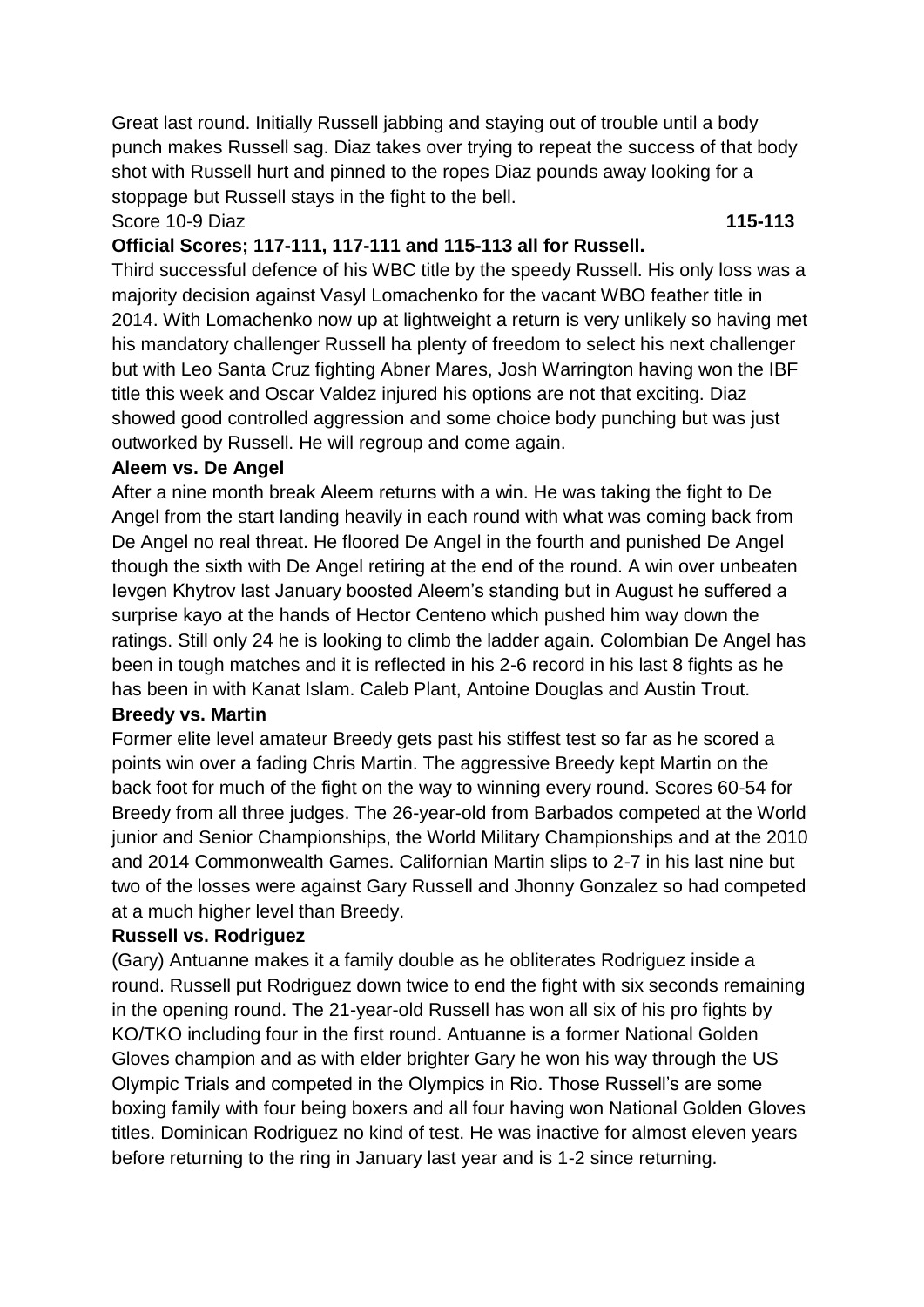## **Melbourne, Australia: Bantam: Jason Moloney (17-0) W RTD 6 Kohei Kono (33- 12-1). Super Fly: Andrew Moloney (17-0) W PTS 10 Richard Claveras (18-4-2). Super Light: Terry Tzouramanis (20-3-3) W PTS 8 Jacob McBride (10-6). Moloney vs. Kono**

Good night for the Moloney twins as they both score wins over very competitive, quality opposition. In this fight Jason "The Smooth One" Moloney scored a career best victory over former WBA champion Kono. In the Initial action the longer reach of Kono gave him a small edge but Moloney quickly adapted and was scoring with strong jabs. Early in the third one of those powerful jabs floored Kono and Moloney bossed the action from there although Kono was fighting hard as he always does. In the fourth a right to the head from Moloney opened a cut over Kono's left eye. The Australian continued to force the fight targeting the injury with the cut continuing to bleed heavily. After the end of the sixth round the ringside physician ruled the cut too serious for Kono to continue. Commonwealth champion Moloney was defending the WBA Oceania title for the second time. He is rated WBA 4/WBO 5/IBF 11(9)/WBC 13 and the short-term aim is to get the 27-year-old Moloney a spot on the WBSS bantam tournament. A win over former champion Kono could be enough to get Moloney that invitation and having an Australian in the line-up would certainly give the tournament a wider appeal. Kono, 37, twice a WBA champion, has been in eleven title fights so had vastly more experience than Moloney and although he has now lost 4 of his last 5 fights two of those losses were in world title fights and the third was a close technical decision against unbeaten Rex Tso.

#### **Moloney vs. Claveras**

Moloney gets wide unanimous verdict over Filipino Claveras but has to climb off the floor to win. Claveras came to fight but Moloney was just too good for him. The Australian controlled the action with his jab and worked the body with hooks from both hands. Claveras was getting the worst of the exchanges but he stayed competitive also targeting the body. After taking the first five rounds the body punching from Moloney was slowing Claveras and Moloney was attacking hard in the seventh until a right from Claveras put him down. He was not badly hurt but the knockdown seemed to spur Claveras and he stepped up his attacks. Moloney quickly regained control but was a little more cautious and settled for boxing his way to victory. Scores 98-91 twice and 99-91 for Moloney. He was defending the WBA Oceania title for the third time and is now rated WBC 5/WBA 5/IBF 9/WBO 10. Claveras, 28 is a former OPBF champion who lost to Pedro Guevara for the WBA light fly title in 2015 and had won 4 of his last 5 fights.

### **Tzouramanis vs. McBride**

Local fighter Tzouramanis continues his run of good form with win over fellow-Australian McBride. Victorian State champion Tzouramanis outboxed McBride all the way. Scores 80-72 for Tzouramanis from all three judges. The 32-year-old Australian No 3 has won 8 of his last 9 fights and his next fight is planned for the undercard of the Manny Pacquiao vs. Lucas Matthysse show in Kuala Lumpur on 15 July. McBride had won his last five fights.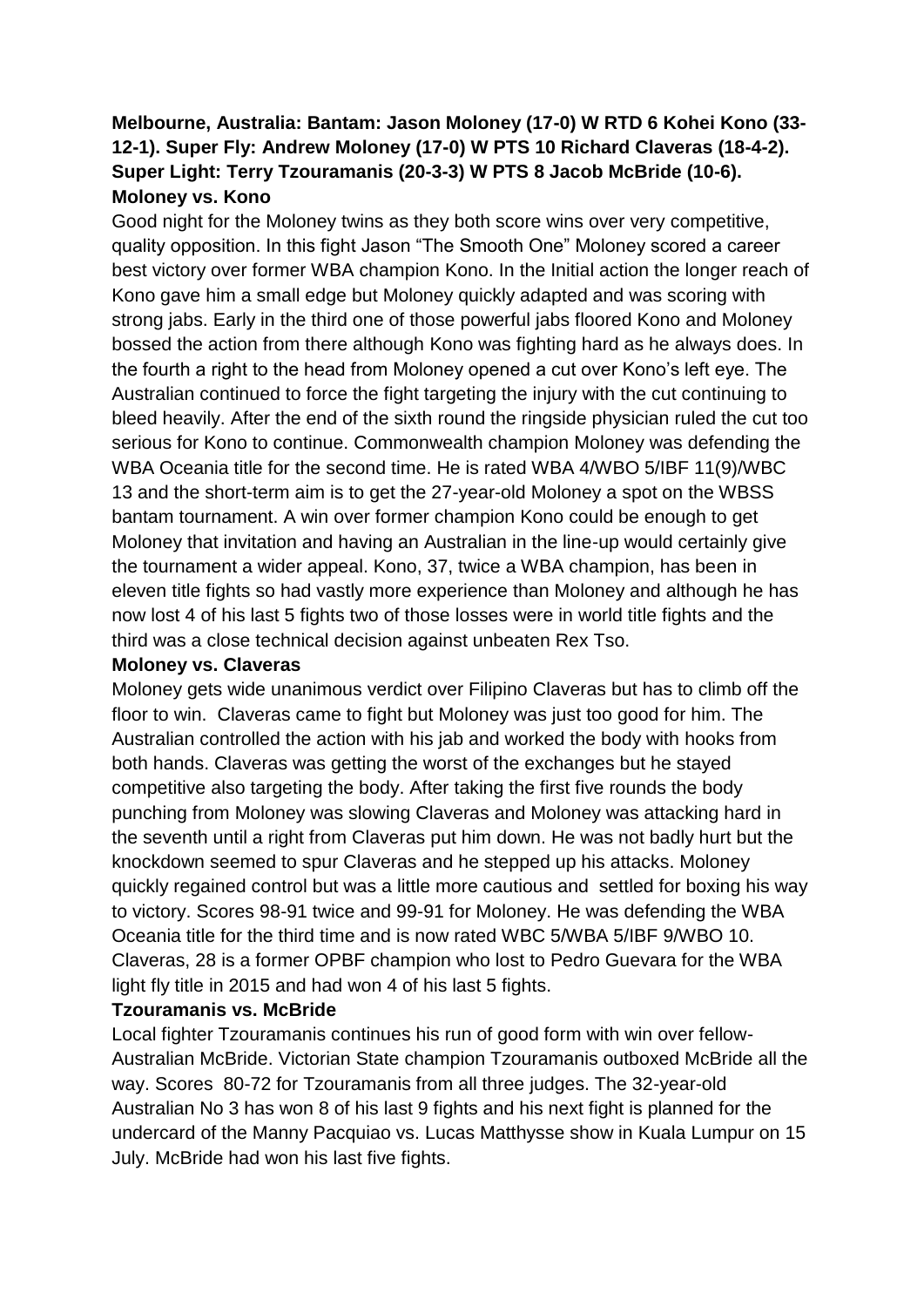## **Milan, Italy: Super Feather: Devis Boschiero (46-5-1) W PTS 12 Faroukh Kourbanov (15-1). Super Welter: Orlando Fiordigiglio (28-2) W TKO 3 Ferenc Hafner (26-16).**

### **Boschiero vs. Kourbanov**

At 36 Boschiero becomes the European Union champion. Kourbanov was ten years younger , a better boxer and had a longer reach so a big task for Boschiero. His tactics were to attack from the start and he set such a furious pace over the first two rounds that Kourbanov was too busy defending himself to throw much. In the third Kourbanov was finally working on the outside with his jab. Boschiero took control again in the fourth and looked to have Kourbanov badly shaken. Kourbanov rebounded in the fifth to edge that one but Boschiero landed some heavy rights in the sixth. Kourbanov fought back hard with hooks and uppercuts to edge the seventh. The eighth and ninth were close and could have been scored either way and Kourbanov had a good tenth. From there the constant aggression of Boschiero opened a gap as he swept to victory. Scores 116-112, 116-113 and 115-113 for Boschiero. A close, competitive twelve rounds with Boschiero the deserving winner. Boschiero was 29-0-1 before losing a split decision to Takahiro Ao in a challenge for the WBC title in 2011. He won the European title in 2012 but lost back-to-back decisions to Romain Jacob in 2014 that cost him the title and losses to Stephen Smith and Mario Barrios seemed to indicate his career was nearing its end. Instead he has seven in a row and is European Union champion. Belgian-based Kyrgyzstan fighter Kourbanov was making the second defence of his EU title. He was unbeaten but against opposition a few levels below Boschiero.

### **Fiordigiglio vs. Hafner**

Just a keep busy fight for Fiordigiglio as he brutalises poor Hafner over three rounds. A right in the first put Hafner on the floor but he beat the count and went into the second round. More punishment until an uppercut to the body put Hefner down again. He made it to round three but a series of punches rounded off by a left to the head forced a standing count and the referee waived the fight over. The 31-year-old former EU champion has lost in two shots at the European title against to Cedric Vitu in 2015 and in his last fight in December last year on a split decision against Zakaria Attou. He is EBU No 7 so hoping for a another title shot. Hafner, 42, has lost six on the bounce.

## **Durango, Mexico: Super Welter: Jose Carlos Paz (22-7-1) W PTS 10 Omar Chavez (36-5-1). Feather: Carlos Ornelas (20-0) W TKO 4 Juan Jimenez (25-14- 1).**

### **Paz vs. Chavez**

Paz ruins the party as he takes unanimous decision over Chavez in a fight that was to re-launch Chavez's career. Chavez probably did enough to edge the first round but after that the Argentinian was marching forward confidently. He was using a stiff left jab to keep Chavez on the back foot and walking through Chavez's jabs to land hooks to the body with both hands. Chavez was under constant pressure and there was no snap in his jab or counter hooks. He tried to use his advantages in height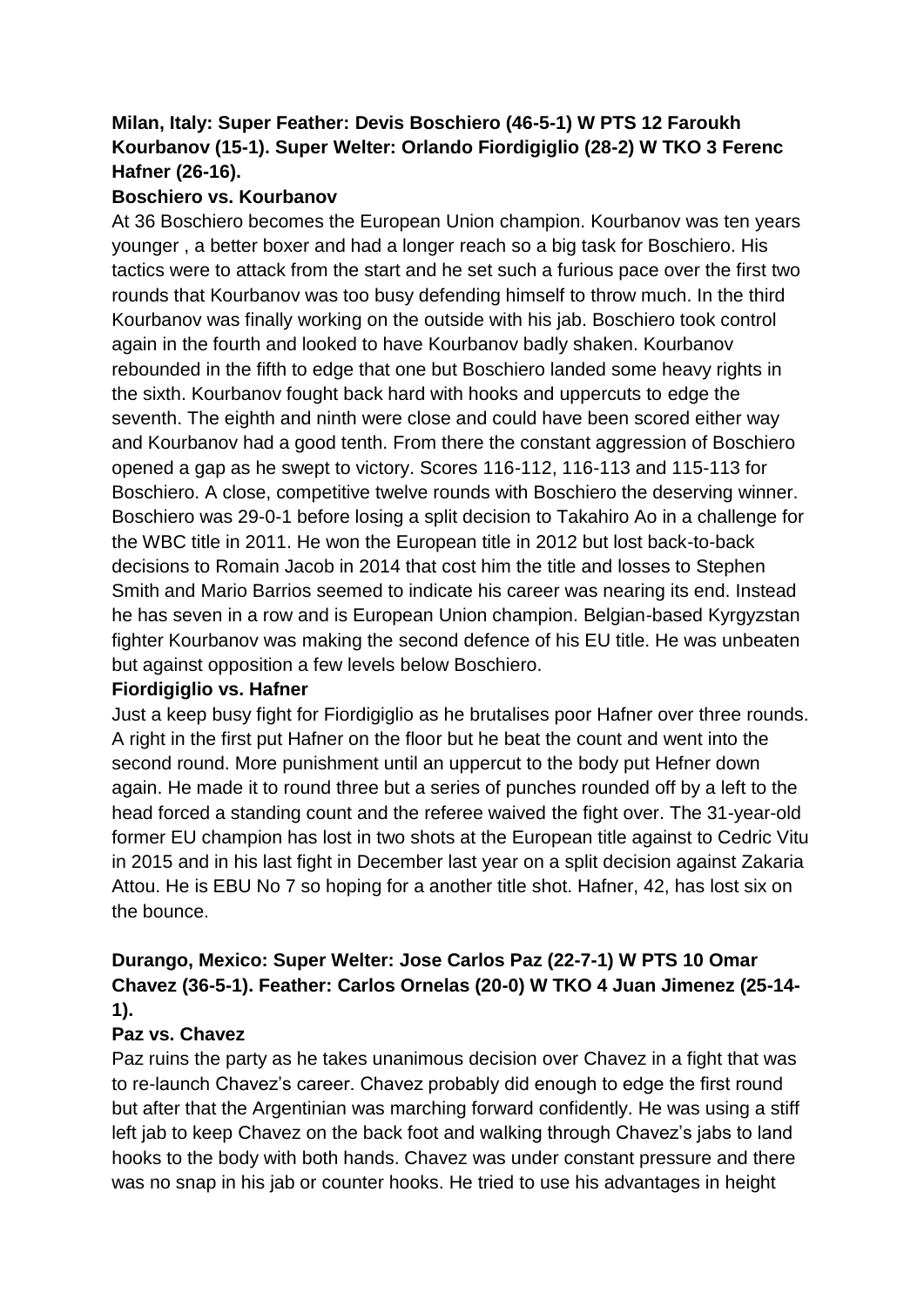and reach and was able to be competitive when he did that but too often Paz was just ignoring the jab and getting inside and working away at the ribs of Chavez and winning round after round. In the eighth Chavez changed his tactics and stood and punched with Paz who looked to be tiring. The ninth was close but Paz bossed the last. He was on the march again with Chavez retreating under fire from jabs hooks and uppercuts and unable to throw or land anything of any consequence. Scores 97- 94 twice and 98-93 all for Paz and they looked generous to Chavez. Good win for Paz. He already has victories over Gumersindo Carrasco and Jorge Paez but was knocked in three rounds by Jamie Munguia. With the Chavez name in his wins column he can look forward to some good paydays. Chavez, 28, looked a shell of the fighter who beat Charlie Navarro, Joachim Alcine and Ramon Alvarez. He can only get better after this performance.

#### **Ornelas vs. Lopez**

After three rounds of war Ornelas finally grinds down Jimenez and halts him in the fourth. These two were firing bombs from the start. Southpaw Ornelas was more accurate and late in the first he hurt Jimenez with a right to the body and staggered him with a left to the head. Ornelas was again landing heavily in the second but Jimenez was matching him. Just before the bell Ornelas landed a left way below the belt line. Jimenez went face down on the canvas but eventually got up and was given some recovery time but Ornelas was lucky not to be disqualified. The third was another even round with Ornelas pressing hard but getting caught with counters. Ornelas came out firing in the fourth jumping on Jimenez immediately stunning him and driving him to the ropes. Ornelas pounded away until the referee stepped in to save Jimenez. Now 11 wins by KO/TKO for the 23-year-old from Tijuana. Experienced Jimenez falls to twelve losses by KO./TKO.

## **Coronel Moldes. Argentina: Super Feather: Matias Rueda (30-1) W KO 3 Fabian Orozco (27-8-3). Feather: Kevin Acevedo (15-1-2) W PTS 10 Luis Mato (6-11-5). Rueda vs. Orozco**

Rueda again shows his power as he finishes overmatched Orozco. In fact it was Orozco who made the better start taking the fight to Rueda. In the second Rueda began to find the target and he finished things in the third. Two rights to the head hurt Orozco and then a booming left hook to the body sent him down to the canvas rolling in agony and he was counted out. "Little Cobra" Rueda, 30, now has 27 wins by KO/TKO. His only loss was a second round stoppage by Oscar Valdez for the vacant WBO feather title in 2016. He gets his fourth win by KO/TKO since then including blowing away Daniel Brizuela with a similar punch. Only three of Rueda's 31 fights have gone the distance. Argentinian No 4 feather and former Argentinian super bantam champion Orozco falls to 1-4-1 in his last 6 fights.

#### **Acevedo vs. Mato**

Local hope Acevedo is given a harder than expected time by Mato who came in as a very late choice. Acevedo had the edge in skills and was much quicker. Those elements plus constant aggression saw him take the decision but Mato stayed competitive. Scores 100-91 ½-, 98-93 and 96-94 for Acevedo. He was 12-0-2 before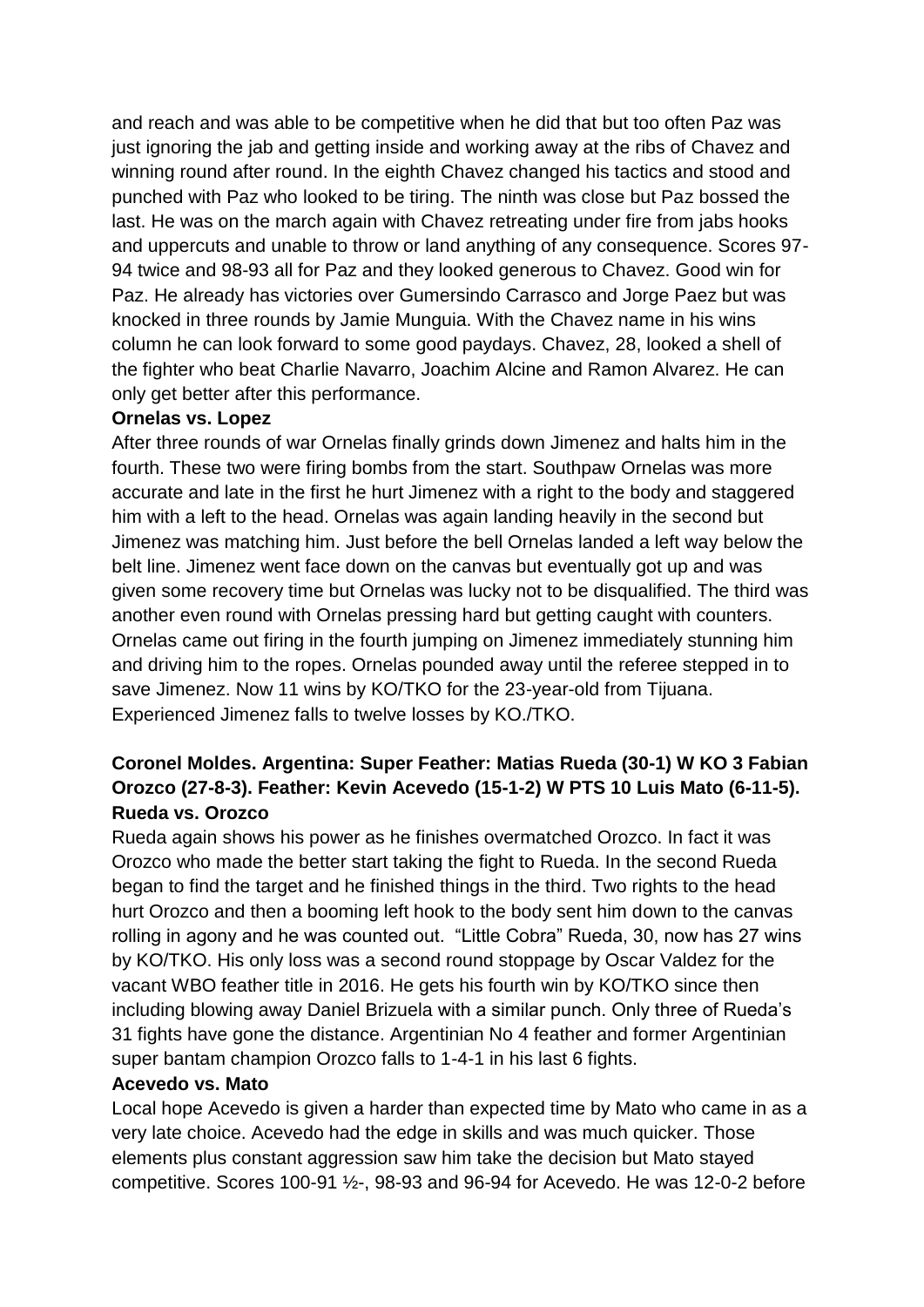losing to Cristian Palma in August but here he gets his third win on the bounce. He is the Argentinian No 5. Mato has lost 5 of his last 7 fights.

## **Charleroi, Belgium: Light Heavy: Timur Nikarkhoev (18-2) W TEC DEC 8 Serhiy Demchenko (18-12-1). Light: Abraham Nova (12-0) W KO 7 Hassan Nourdine (9- 3).**

## **Nikarkhoev vs. Demchenko**

Belgian-based Russian Nikarkhoev wins the vacant IBO International title with technical decision over Demchenko. Nikarkhoev went into an early lead being quicker and more accurate. He took the early rounds using his better mobility, his high quality jab and straight rights to head and body. It was the fourth before Demchenko had any notable success. In that round Nikarkhoev chose to stand and trade and he was badly shaken by a left hook from Demchenko. It was a rocky round and Demchenko was in the fight more after that clawing at Nikarkhoev's early lead. It was building into a very interesting fight when a clash of heads in the eighth saw Nikarkhoev emerge with a gash over his right eye. The injury was too severe for the fight to continue and it went to the scorecards with the faster start from Nikarkhoev saw him come out the winner. Scores 78-74 and 77-75 for Nikarkhoev and 76-76. The 25-year-old Nikarkhoev, the Belgian champion, has won 8 of his last 9 fights with Demchenko, rated No 5 by the EBU, his biggest scalp so far. Italian-based Ukrainian Demchenko,38,a former EU champion, has good wins over Mirco Ricci and Hakim Zoulikha but lost on points to Dominic Boesel in march for the European title. He was EBU No 5 and given a few more rounds his greater strength might have turned this fight around,

### **Nova vs. Nourdine**

Puerto Rican-born Nova produces a much needed fight-ending punch to kayo Nourdine in the seventh of a fight that was poised on a knife's edge. After six rounds the score were 58-56 for Nova, 58-57 for Nourdine and 57-57 so the win was very much up for grabs until that punch. The 24-year-old is following a strange path. The former US National Champion has fought in The USA, Dominican Republic, Mexico, Uruguay and Belgium so twelve fight in five different countries. This is his tenth win by KO/TKO with this fight being the furthest he has had to go for victory. Italianbased Moroccan Nourdine had won his last five fights.

### **Herstal, Belgium: Super Light: Florin Cardos (19-1) W KO 1 Steve Jamoye (24-**

**5-1).** Huge disappointment for his home town fans as Jamoye loses inside a round in a fight for the vacant European Union title. Jamoye was storming forward as usual until one wicked shot to the body put him down and he could not beat the count. Romanian southpaw Cardos has been flying very much under the radar and a stoppage loss to journeyman Innocent Anyanwu in 2016 made him look a safe opponent but his two fights last year both produced quick wins. Jamoye, the EBU No 18 had won 5 of his last 6 fights with victories over Jean Pierre Bauwens and Hedi Slimani so it was a surprise that this one ended so quickly.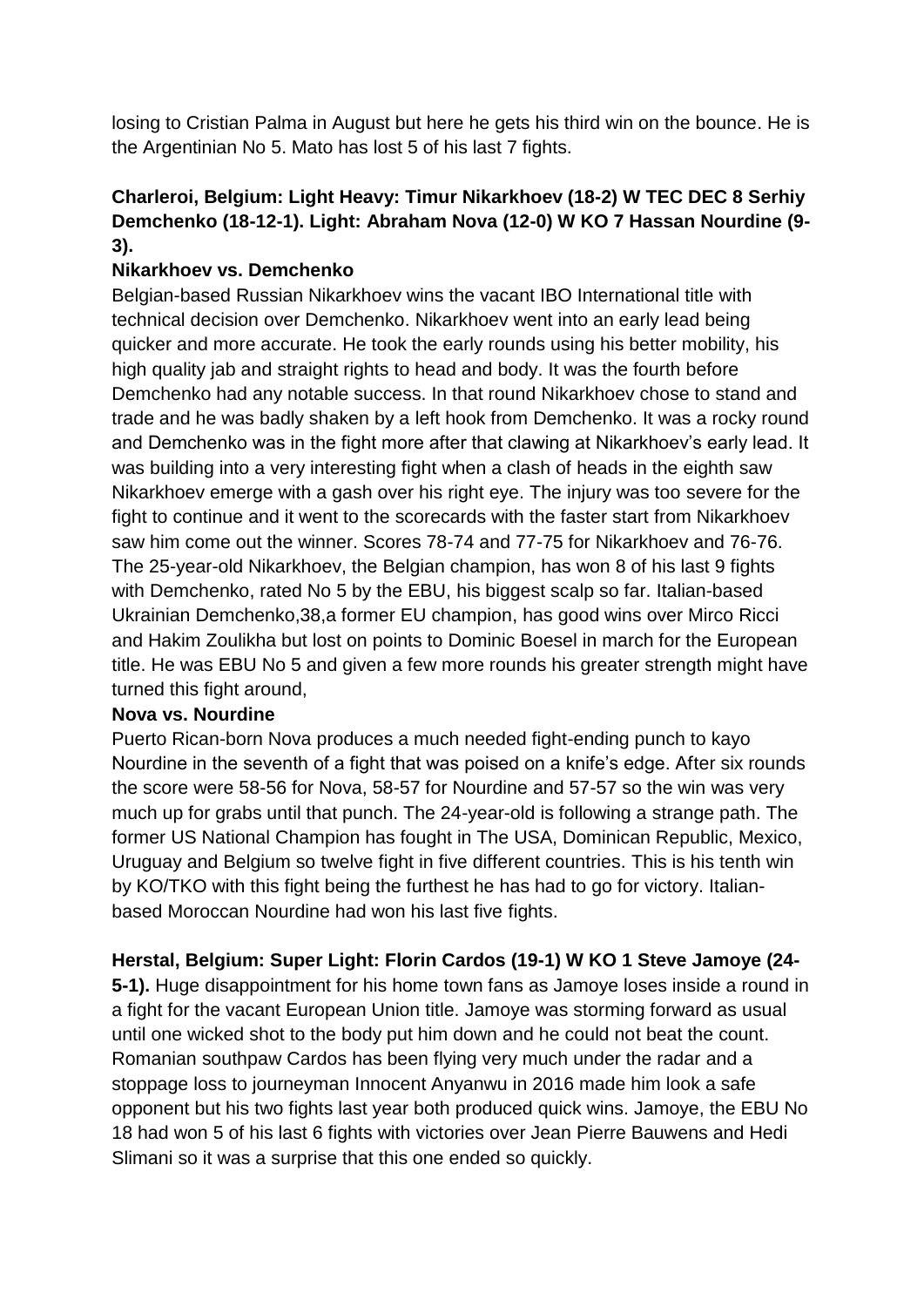## **Sydney, Canada: Cruiser: Ryan Rozicki (8-0) W TKO 2 Victor Correa (16-6-1).**

Neighbourhood fighter Rozicki, 23, keeps his small knockout run going as he disposes of Mexican Correa inside two rounds with a vicious left to the body . In theory he was moving up to ten rounds but he has now won all six of his fights by KO/TKO taking less than twelve rounds for the six wins. Although he won a bronze medal at super heavy in the Canadian Championship Rozicki is down at his right weight as a pro. Correa is now 6-2-1 in his last 9 fights..

## **Paranaque City, Philippines: Super Feather: Allan Vallespin (12-2) W KO 5 Warren Mambuanag (11-10-2). Super Bantam: Mugicha Nakagawa (23-5-1) W TKO 5 Ricky Manufoe (27-33-3). Super Fly: Eranio Semillano (16-8-3) W PTS 12 Wilbert Berondo (12-3-2)**.

### **Vallespin vs. Mambuanag**

"El Matador" Vallespin has no trouble holding on to his national title as he puts away previous victim Mambuanag in five rounds. Vallespin floored Mambuanag in the first but just failed to finish the fight then. A focused body attack wore Mambuanag down and when he was floored again in the fifth he stayed down for the full count. Ninth win by KO/TKO for Vallespin. He had won the title with a points victory over Mambuanag in 2016 but last year lost inside the distance in two away fights against Masaru Sueyoshi in Tokyo and Denys Berinchyk in the Ukraine."Braveheart" Mambuanag, the Philippines No 10, drops to six losses by KO/TKO

#### **Nakagawa vs. Manufoe**

Predictable but unsatisfactory win for Nakagawa. He had controlled the fight all the way and Manufoe was wilting badly after seven rounds. In the eighth a body punch from Nakagawa landed behind the guard of Manufoe who dropped to the canvas holding his back and complaining of a kidney punch. When he showed no sign of continuing the fight the referee declared Nakagawa the winner. The 29-year-old Japanese fighter wins the WBA Asia title in what was to be his move up from eight round fights. He is now 13-1-1 in his last 15 fights. Indonesian Manufoe now has 18 losses by KO/TKO.

### **Semillano vs. Berondo**

In a Philippines title fight champion Semillano retains the title as he comprehensively outboxes Berondo. The challenger tried to bundle Semillano out of his cool stylish southpaw boxing but had little success and Semillano was a clear winner. Scores 118-110 twice and 117-111 for Semillano. The 26-year-old Semillano is now 6-1-3 in his last 10 fights. Berondo, the Philippines No 9 was 2-0-2 in his last four going into this one.

## **Polomolok, Philippines: light Fly: Randy Petalcorin (29-2-1) W KO 1 Jade Yagahon (7-10-2). Bantam: Mike Plania (15-1) W TKO 1 John Rey Lauza (13-18- 4).**

### **Petalcorin vs. Yagahon**

A rubbish match sees world rated Petalcorin dispose of poor Yagahon inside a round. They are both southpaws and there the resemblance ends. The former WBA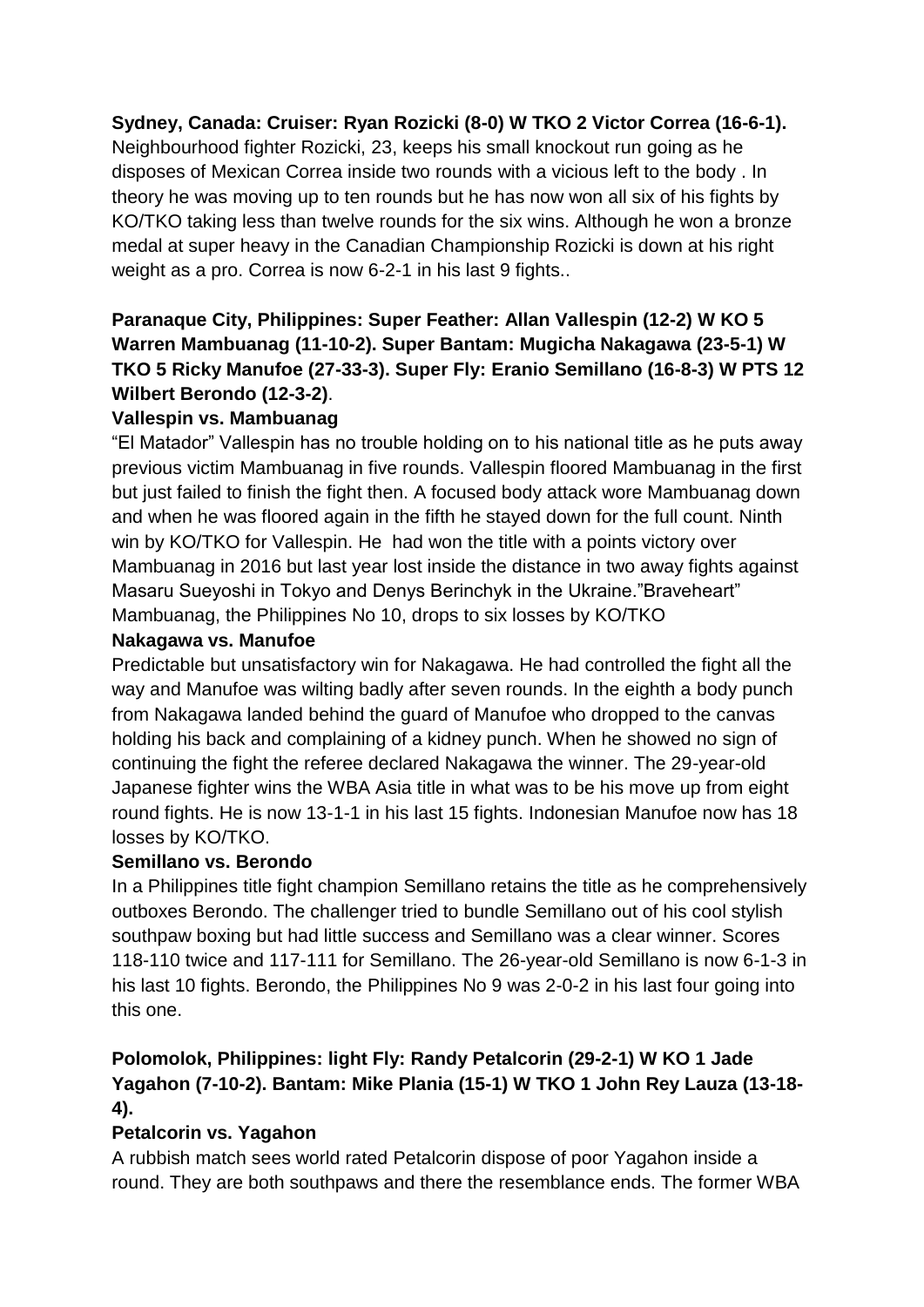interim light fly champion is rated No 3 by the IBF-effectively No 2 as the No 2 position is vacant, so he will be hoping to land a shot at new IBF/WBA champion Hekkie Budler. Nine losses in a row for Yagahon eight of them by KO/TKO and all eight inside three rounds.

## **Plania vs. Lauza**

Another quick finish as prospect Plania stops Lauza in the first round. The 21-yearold US-based Filipino moves to eight wins by KO/TKO. His only defeat came in March when he floored former WBA bantam champion Juan Carlos Payano but lost on points. Poor Lauza is 0-8-1 in his last nine fights.

## **Nadarzyn, Poland: Super Middle: Mateusz Rzadkosz (8-0-1 W RTD 8 Levan Lukhutashvili (8-3). Light Heavy: Robert Parzeczewski (21-1) W TKO 1 Jackson Junior (21-10,1ND).**

## **Rzadkosz vs. Lukhutashvili**

Rzadkosz wins the vacant Polish International title as Georgian Lukhutashvili retires after eight rounds with an injury. Rzadkosz shook the visitor with a right in the first but the Georgian recovered and the fight was still close after four rounds. In the fifth Lukhutashvili stopped fighting and indicated he had injured his elbow but he was instructed to box on and was floored by a right. He survived but was not as effective and retired at the end of the eighth round. The 25-year-old Rzadkosz was in front on all three cards by a big margin and remains unbeaten. Lukhutashvili,22, is 1-3 in fights outside Georgia.

### **Parzeczewski vs. Junior**

This one was over quickly. In the first 30 seconds Parzeczewski was jabbing well and as Junior tried to move inside the Brazilian walked onto a right cross and went down heavily. He was up quickly but stumbled into a corner being held up by the ropes. The referee counted to two and then decided to see if Junior could take a step forward but he was beyond achieving that and the fight was waived off after just 47 seconds. The 24-year-old "Arab" now has 14 wins by KO/TKO and is on a run of 13 wins in a row 10 of them by KO/TKO. He is rated No 15 in the EU. Junior does registered an occasional win outside Brazil but this is his eighth loss by KO/TKO. He was beaten inside the distance by Umberto Savigne but that was changed to No Decision when Savigne tested positive for a banned substance.

## **Catano, Puerto Rico: Super Light: Subriel Matias (10-0) W TKO 5 Adrian Estrella (28-2). Welter: Derrieck Cuevas (17-0-1) W TKO 7 Jesus Alvarez (15-6): Light: Nestor Bravo (13-0) W TKO 1 Jean Javier Sotelo (26-16-2) Matias vs. Estrella**

Matias gets his biggest win so far as he halts Mexican Estrella in five rounds. Estrella had a good first round moving, boxing and jabbing well but after that it was one-way traffic. Matias began by using some hard accurate jabs but then his unorthodox approach kicked in,. He was dropping both hands using upper body movement to dodge the punches from Estrella and landing hooks, uppercuts and other punches from other angles . The power in those punches had Estrella pinned to the ropes for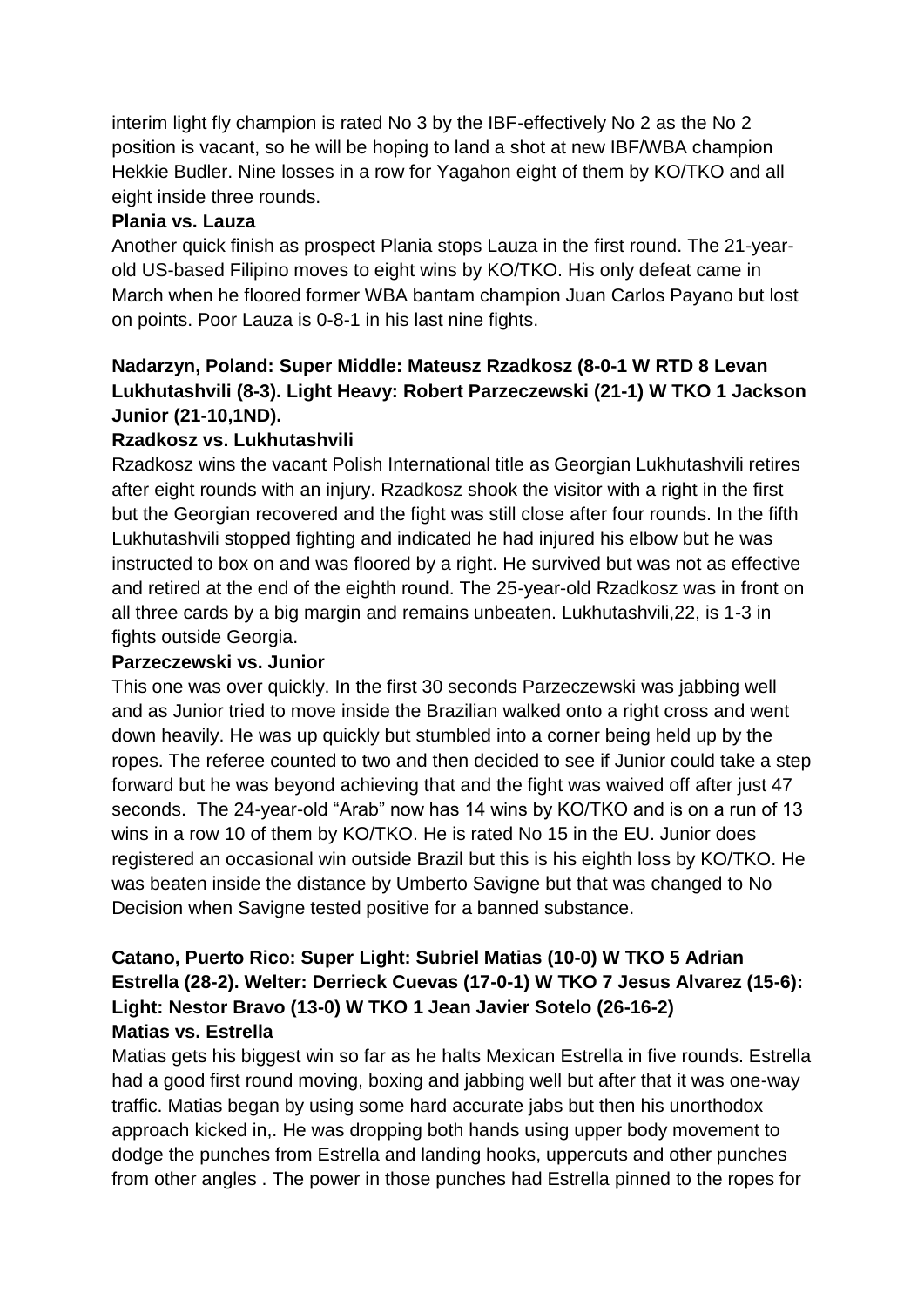much of each round. He fired back but Matias either ducked the punches and countered or just walked through the punches and landed shots from both hands. Estrella shipped lots of heavy punishment in the fifth before dropping forward to the floor. He got up but the referee rightly waived the fight off. "Browny" Matias, 26, is certainly unorthodox but also clever and powerful and all ten of his fights have ended by KO/TKO including victories over useful opposition in Patrick Lopez and Daulis Prescott. At one time Estrella was seen as a coming star as he ran up 22 wins, 20 of them by KO/TKO. That run was ended in 2015 when he was floored and stopped by Eden Sonsona. He had won seven fights since then but there were worrying signs that he is already past his best at just 26.

#### **Cuevas vs. Alvarez**

Cuevas remains unbeaten with seventh round stoppage of Alvarez now 12 wins in a row for Cuevas, 11 of them by KO/TKO. Alvarez a late substitute drops to five losses by KO/TKO

### **Bravo vs. Sotelo**

Bravo makes quick work of what was to be his first eight round fight as he halts Colombian Sotelo in the first round. The 24-year-old Puerto Rican has nine wins by KO/TKO. Sotelo had won his last nine fights but against very low level opposition and this is his thirteenth loss by KO/TKO.

## **Elche, Spain: Feather: Marc Vidal (11-1-5) TEC DRAW 3 Kiko Martinez (38-8-2). Feather: Aram Avagyan (8-0) W PTS 10 Emanuel Lopez (28-9-1). Vidal vs. Martinez**

A much anticipated fight is ruined by a cut. In the first Martinez came out punching taking the fight to Vidal with all-out aggression. Vidal was close to being overwhelmed and a clash of heads saw him badly cut on his right eyelid. Just before the bell their heads banged together again and another cut opened up this time over the right eye of Vidal. They continued to trade punches in the second with Vidal drawn into a brawl by the swarming attacks of Martinez and the two cuts continued to bleed. The one over the eye was the worse and at the start of the third round it was ruled that Vidal could not continue and the fight was declared a technical draw. Vidal retains the European title in his first defence. Former European and IBF champion Martinez was looking to win this fight and hoped to get back into the world picture but now they will probably have to do this all over again.

### **Avagyan vs. Lopez**

Russian-based Armenian Avagyan wins the vacant WBC International Silver title with unanimous decision over experienced Mexican Lopez. Scores 98-93 twice and 97-94.The 27-year-old Avagyan was going ten rounds for the first time and paced the fight well. Lopez, a former interim WBA super feather champion was 5-2 in fights last year with the losses being to Russian Shavkatdzhon Rakhimov for the vacant IBO super feather title and the 24-0 Carlos Diaz but had started this year well with victory over 16-2 Diego Eligio.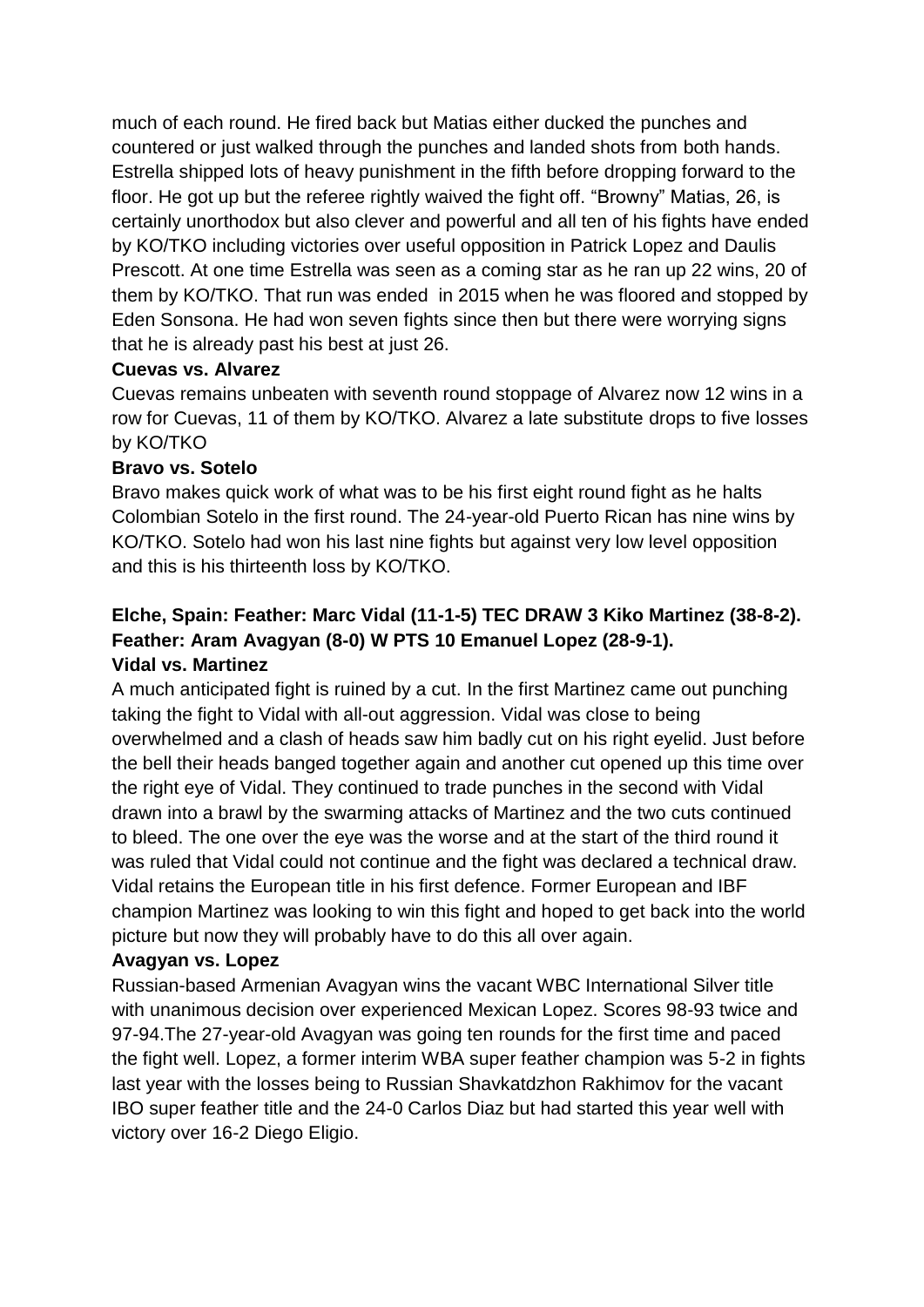## **Zug, Switzerland: Super Middle: Emil Markic (28-2) W TKO 11Denis Liebau (23- 2).** Bosnian-born Markic wins the vacant WBFederation title with stoppage of Liebau. The fight was very much there for the taking after ten rounds with the scores at 97- 93 for Markic, 96-94 for Liebau and 95-95.It was Markic who came out on top stopping Liebau in the eleventh. Markic, 35, now has 23 wins by KO/TKO and has lost only one for his last twenty-one fights and that loss was to world rated Umar Salamov in May last year. He has been very carefully matched against very poor opposition so his impressive statistics are misleading, German Liebau's victims have been about the same level with his loss being a late stoppage against Dominic Boesel in 2016.

## **Bang Phun, Thailand: Super Light: Atchariya (10-0) W PTS 10 Kaewfah (27-4).**

Atchariya wins the interim WBC Asian Boxing Council title with split decision over Kaewfah. It was close all the way with the more skilled and quicker Atchariya outboxing Kaewfah who focused his attacks on the body to try to slow Atchariya but came up short. Scores 97-93 twice for Atchariya and 95-95. The 28-year-old Atchariya had considerable experience as an amateur before turning pro but this was his first ten round fight. His real last name is Wirojanasunobol but I will stick with Atchariya. Kaewfah won his first 23 fights but losses to Czar Amonsot, Masayoshi Nakatani and George Kambosos have put his ability in a more accurate light.

## **Trabazon, Turkey: Super Light: Fatih Keles (10-0-1,1ND) ND 2 Max Churbanov (8-3-1,1ND). Cruiser: Firat Arslan (42-8-2) W KO 1 Isaac Ankrah (14-8).Cruiser: Huseyin Cinkara (12-0) W KO 5 Yury Bykhautsou (10-16-3). Keles vs. Churbanoc**

Keles retains his WBO European title when a clash of heads in the second round ends the fight. Both fighters were looking to trade from the bell with both stabbing jabs and trying long rights. The pace was quick and Churbanov was just the busier. The pattern was the same at the start of the second. The referee warned both to be careful with their heads and moments later their heads bang together. Churbanov immediately pawed at his forehead and the referee called time-out. He took Churbanov over to the ringside physician who indicated the cut was too bad for the fight to continue and since the stoppage was due to a clash of heads and only one round had been completed the result was a No Decision. Home town fighter Keles was making the third defence of his WBO European title. Churbanov had won 5 of his last 6 fights but against mediocre opposition.

### **Arslan vs. Ankrah**

Arslan blows away Ankrah inside a round. The veteran marched forward behind a high guard allowing Ankrah to punch away trying to find gaps. The Ghanaian went to the body trying to bring Arslan's guard down but Arslan landed some left hooks to the body and a sharp right uppercut. Arslan began to let fly with his punches landing left hooks and uppercuts. He hurt Ankrah with a body punch and then landed a chopping right to the head and another left hook to the body and Ankrah stepped away and went down on his hands and knees and was counted out. The 47-year-old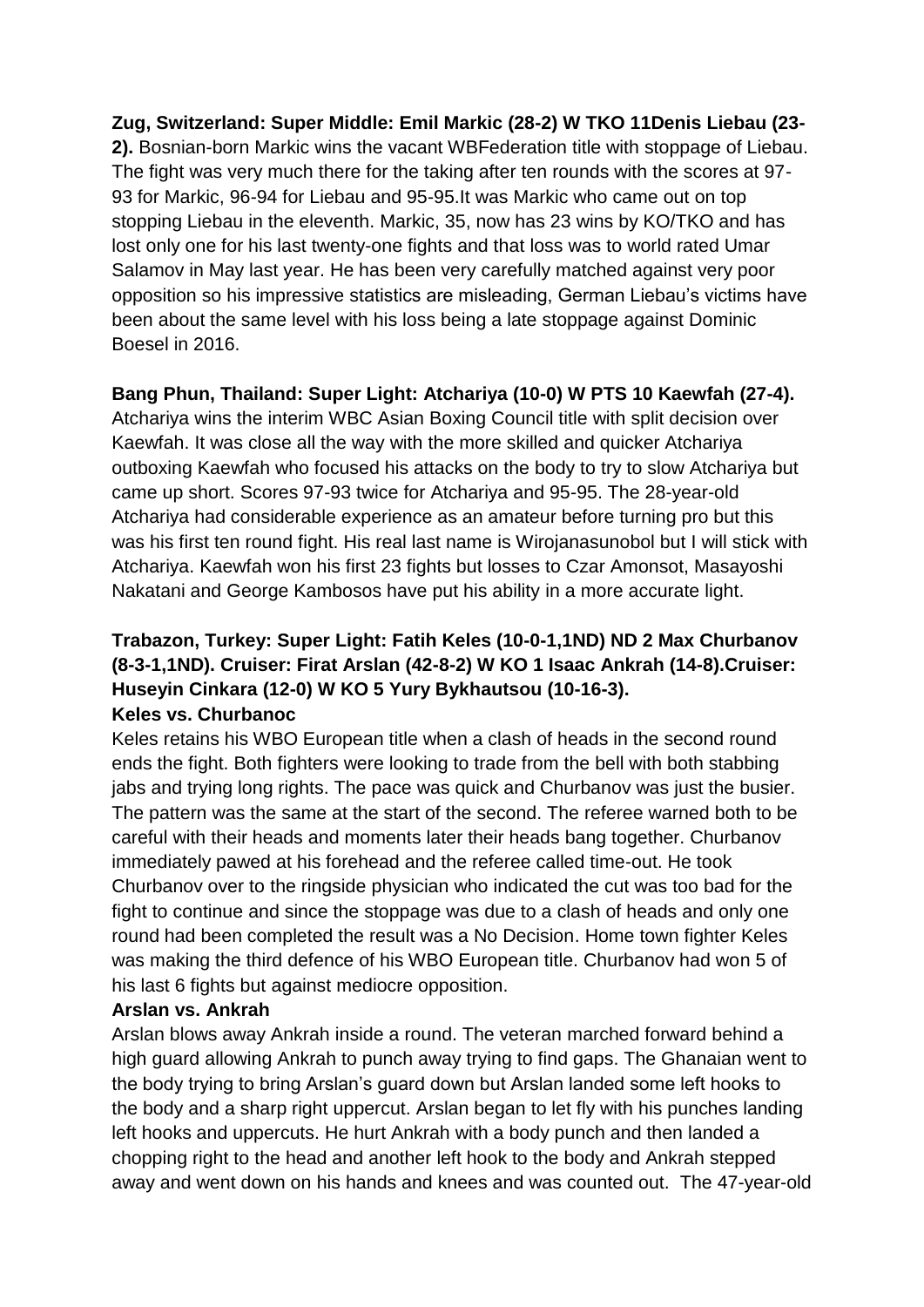southpaw, a former holder of the secondary WBA title, has come up short in three world title shots but he is currently No 2 with the WBO. His aim is to win a world title sometime after his 48<sup>th</sup> birthday in September so that he can eventually displace Bernard Hopkins as the eldest fighter to win a world title. Hopkins was 48 years, 1 month and 22 days when he beat Tavoris Cloud to win the IBF light heavy title.. Arslan wins the WBO Inter-Continental title with this victory and goes for the GBU "World" title against Pascual Ndomba next month. Seventh loss by KO/TKO for the overmatched Ankrah.

### **Cinkara vs. Bykhautsou**

Cinkara wins the vacant German International title with kayo of Belarusian Bykhautsou. The tall 33-year-old Cinkara gets his fifth win in a row by KO/TKO. Poor Bykhautsou is 1-9-1 in his last 11 fights but the other eight losses had been on points.

### **Mulvane, KS, USA: Fly: Nico Hernandez (5-0) W TKO 1 Szilveszter Kanalas (14- 8). Heavy: Olek Teslenko (13-0) W TKO 2 Terrance Marbra (9-6). Hernandez vs. Kanalas**

Easy night for Hernandez wins the vacant IBA title with first round destruction of Kanalas. Hernandez was landing hurtful punches early and a left hook to the ribs sent the Hungarian down. He beat the count but Hernandez continued to land and another body punch followed by a shot to the head put Kanalas down and out. The 22-year-old Hernandez who hails from Wichita won the National Golden Gloves in 2013 and battled his way through the US Olympic Trials and the Americas Qualifier to get to Rio where he won a bronze medal. Kanalas, just 19 is 2-6 in his last 8 fights with all six losses by KO/TKO.

### **Teslenko vs. Marbra**

Easy night also for Teslenko. The Toronto-based Ukrainian bossed the first round behind a strong jab trying to drop in some overhand rights. Marbra fought out of a crouch trying some rights of his own and ended the round coming forward punching. Teslenko rocked Marbra with a straight right and a left hook in the second and a right wobbled Marbra badly. Teslenko landed a series of punches and Marbra dropped to the canvas. He beat the count but when the action resumed Marbra just hid behind his guard as Teslenko landed hooks and uppercuts and the referee stopped the fight.. The 25-year-old 6'4" (193cm) Teslenko has eleven wins by KO/TKO with only one of those eleven victims making it to the third round. No real tests, slow but powerful so worth watching. Marbra, 41, was making one of his rare appearances as this is just his sixth fight in six years and his fourth loss by KO/TKO.

**May 20**

**Tokyo, Japan**

**Light Fly: Hekkie Budler (32-3) W PTS 12 Ryoichi Taguchi (27-3-2). Minimumweight: Hiroto Kyoguchi (10-0) W PTS 12 Vince Paras (13-1).**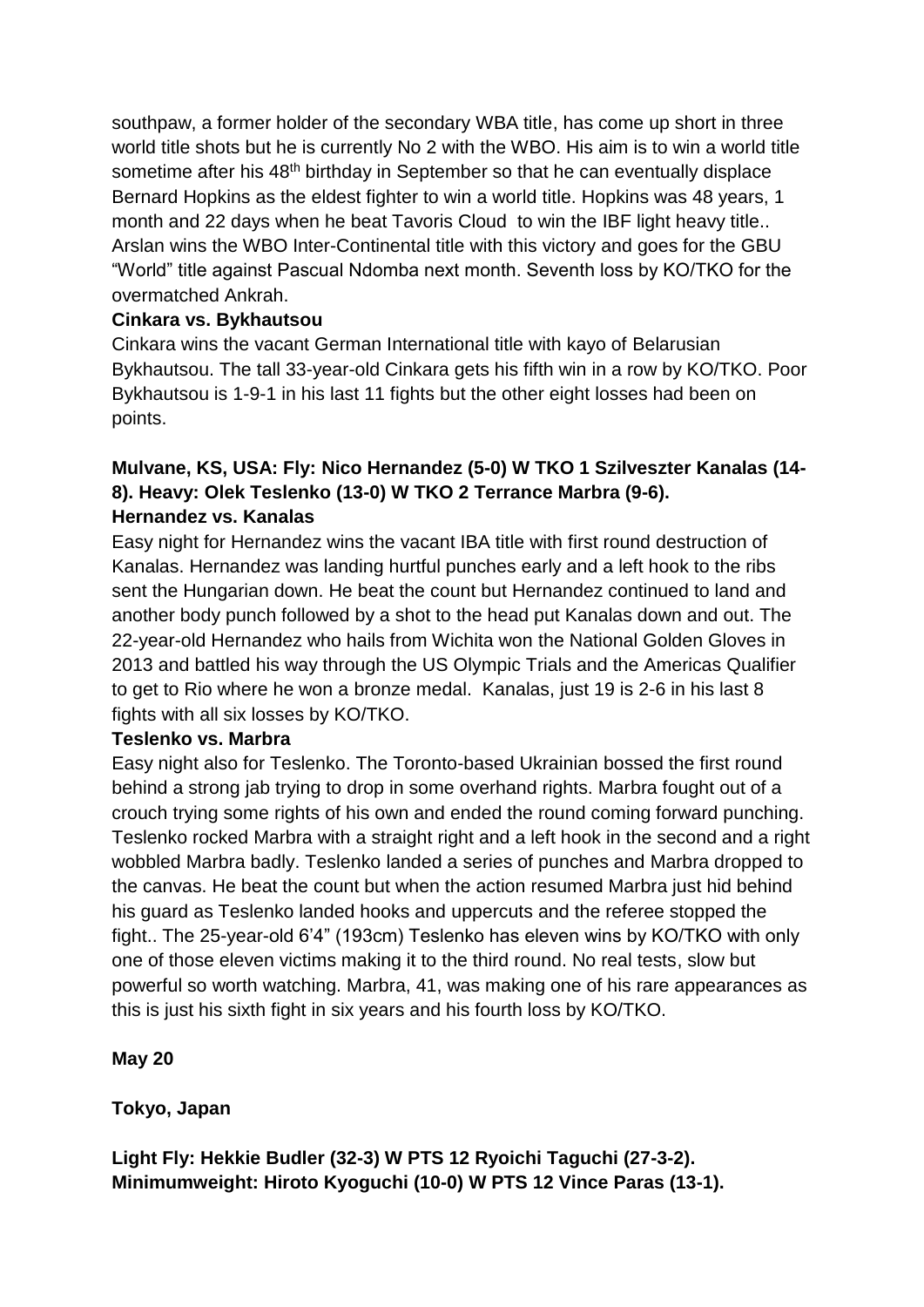#### **Budler vs. Taguchi**

South African "Hexecutioner" Budler win the IBF and WBA titles as he goes into the other guy's backyard and comes away with a well deserved win. Budler started this one quite brilliantly. He was too quick and too accurate for the champion. He constantly found gaps for his left jab and quick rights and used good movement to vary his angles. Taguchi just could not get into the fight and already things were looking bleak for him. After four rounds all three judges had it 40-36 for Budler giving him all four rounds. Taguchi finally managed to get into the fight over the middle rounds but Budler was still scoring with rapid combinations although Taguchi's was having more success he was only really matching Budler round for round and not eating into the South Africans lead so that after eight rounds once again the three judges all had the same score and it was still, a four point advantage for Buckler at 78-74. Taguchi pressed hard over the ninth, tenth and eleventh finally eating into Budler's lead but he was coming up short as Budler was still boxing well. At the end of the eleventh once again the vote was unanimous with all three judges having Budler in front 106-103. Taguchi needed a knockout and put everything into the last round and Budler went down. It was ruled a slip by the referee so Budler was the winner. There was then a review of the "slip" and it was ruled a knockdown and the round scored 10-8 to Taguchi but even that was not enough to save his title and Budler won on all three cards by 114-113. Some justice here and a sense of déjà-vu for Budler. Against Milan Melindo for the IBF title in September a very debatable knockdown in the last round saw a 10-8 score cost him the title. The IBF promised Budler a return but it looked as though he was going to be robbed off that when Melindo was allowed to fight Taguchi to unify the WBA and IBF titles. Taguchi won but justice prevailed and Taguchi agreed to put the titles on the line against Budler. Not knowing what the scores were Budler might have thought when the score in the last round here was changed to 10-8 oh here we go again but the 30-year-old South African is now the holder of two versions of the light fly title. Taguchi was 9-0-1 in his last 10 fights and he fought hard but his advantages in height and reach were no match for the speed of Budler and he had no complaint over the result

#### **Kyoguchi vs. Paras**

Kyoguchi retains the IBF title with wide unanimous decision over Filipino Paras. It was a very one-sided fight with Kyoguchi scoring well with hooks and uppercuts in the first two rounds and looking to repeat the pattern in third only to run into a left hook which put him down. He was not badly hurt and normal service was resumed in the fourth with Kyoguchi 38-37 in front on the cards. Kyoguchi dominated the middle rounds with an effective body attack and landed some hefty right crosses. After eight round Kyoguchi had a commanding lead of 78-73 on two cards and 77-74 on the third. Paras, really just a novice had only been ten rounds once and tired down the stretch. Kyoguchi tried hard for a knockout but Paras resisted well. Scores 117-110 for Kyoguchi from all three judges. Second title defence for 24-year-old Kyoguchi. The 19-year-old Paras was rated a very strange No 14 light fly by the IBF but only No 6 in the official Philippines ratings.